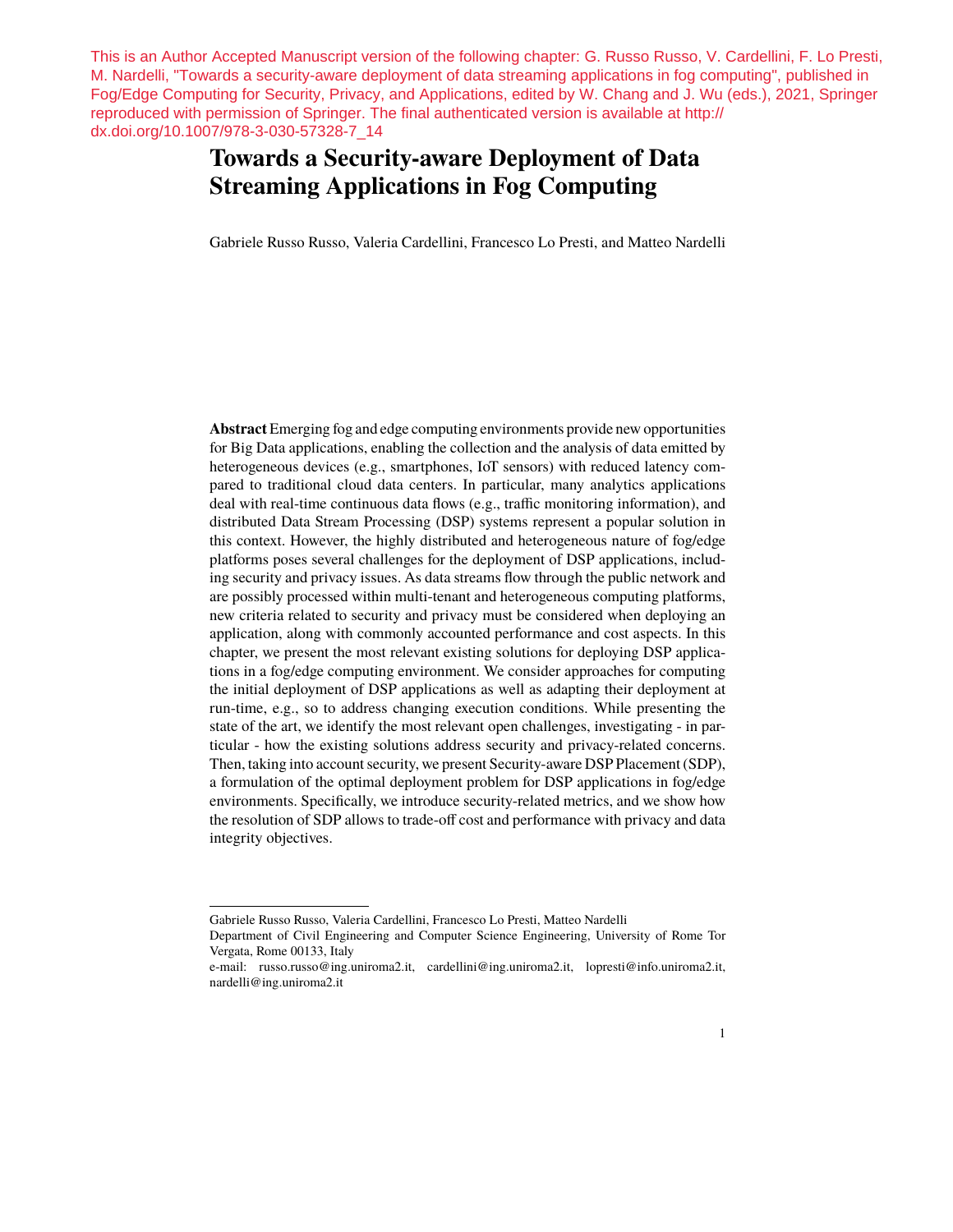# **1 Introduction**

In the recent few years we have witnessed a worldwide explosion of the volume of daily produced data, fostered by the spread of sensors, wearable devices, and smartphones capable of collecting data about their surrounding environment and our everyday life. Today, all this information plays a key role data in our society, and has become a strategical assets for institutions, companies, and scientists. The analysis of collected data allows to extract information useful for supporting decisionmaking, e.g., gathering new insights by identifying patterns or making predictions based on past observations.

In this context, the ability of efficiently collecting, storing, and analyzing data has become a strategic advantage. Nevertheless, the aforementioned growth has made data processing challenging from a computational point of view, and led to the development of efficient algorithms, tools, and frameworks for dealing with data (e.g., the *Map-Reduce* paradigm, and associated frameworks like *Apache Hadoop*).

Special interest has been devoted to *real-time* data analytics, which requires systems able to process data as soon as they are collected. This is critical in many application domains, e.g., in network attack detection, where monitoring information about the incoming traffic should be processed with very low latency. In this context, a primary role is played by distributed *Data Stream Processing* (DSP) systems, which allow to process unbounded sequences of data (i.e., streams), flowing at very high rates, exploiting a multitude of computing nodes to spread the computation.

In the effort to further reduce processing latency with respect to data producers and consumers, which are often located at the edge of the network, recently DSP systems have been shifted from traditional cloud data centers to fog computing environments. By deploying applications in such geographically distributed infrastructures, latency reduction is achieved at the cost of handling increased heterogeneity, constrained computational and network resources, and a larger number of security concerns. These challenges especially impact the application *placement* problem, that is the problem of determining the set of computing nodes where application components are deployed and executed. This choice is indeed critical for achieving the expected Quality-of-Service (QoS), while minimizing application operating costs.

The placement problem for DSP applications has been widely investigated in literature, in the context of both traditional cloud scenarios, and geographically distributed environments (e.g., fog computing), exploiting a variety of methodologies. Existing solutions take into account performance-oriented characterizations of both the application and the computing infrastructure, in order to determine a placement scheme that optimizes one or more QoS metrics (e.g., system response time, or deployment monetary cost). Unfortunately, most the existing approaches neglect the security- and privacy-related concerns that inevitably arise when DSP applications are deployed in fog-like environments, where they may rely on a mixture of wired and wireless network links, and computing resources characterized by different software/hardware configurations, possibly acquired from multiple providers.

In this chapter, to overcome the limitations of existing placement optimization solutions, we present a simple yet quite general approach to account security related as-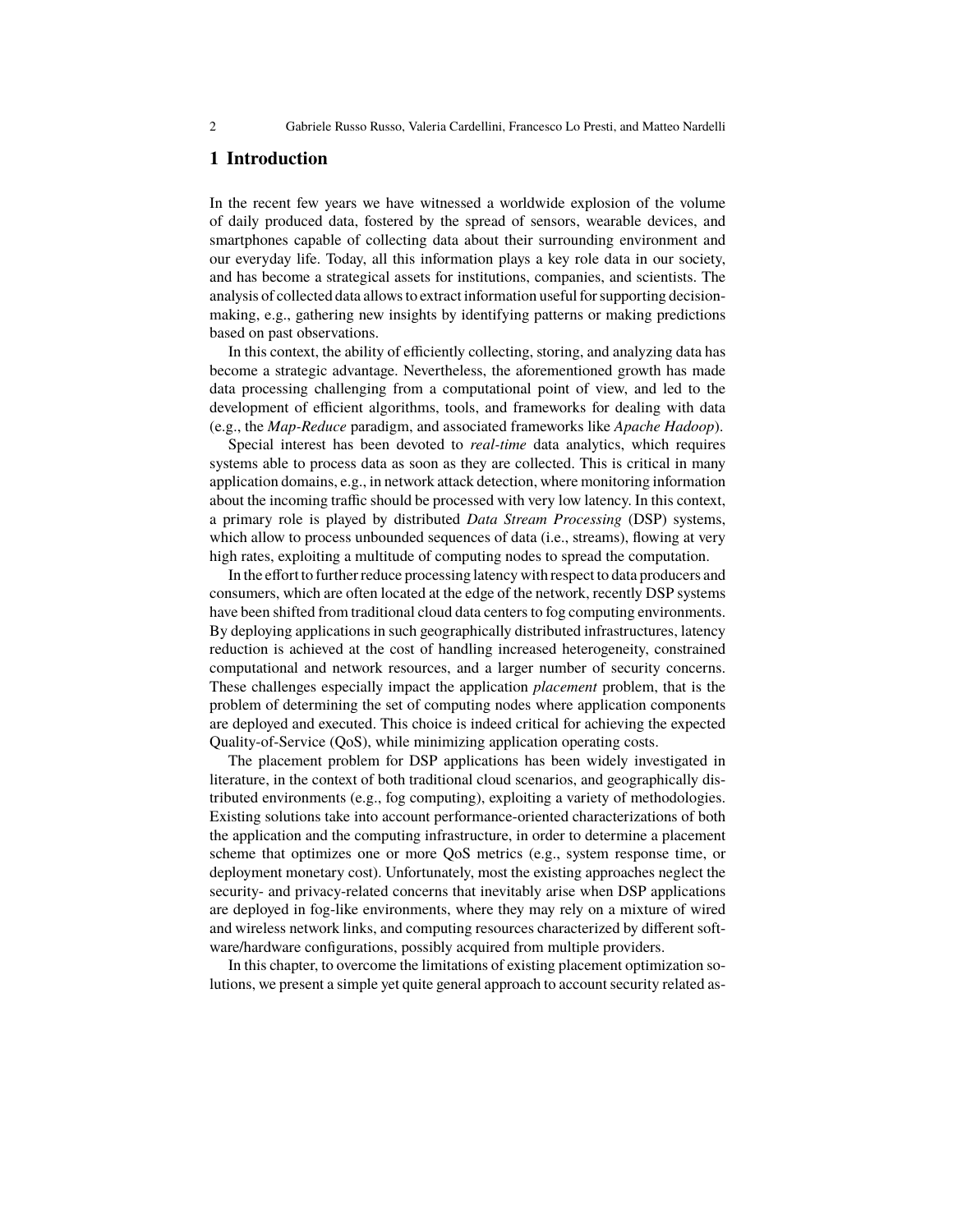pects. To this end, we introduce a formalism to specify application requirements and describe infrastructure features and capabilities. We also define associated metrics that capture how well different placement solutions match the specified application requirements, and allow us then to seamlessly integrate security related requirement in the overall optimization scheme. Our contributions are as follows.

- We present a formalism for specifying security-related application requirements. The idea is to represent an application requirements as a forest of AND-OR requirements trees, each capturing a specific security requirement, e.g., privacy, isolation. At the same time we show how this formalism can be used to derive several requirement satisfaction metrics.
- We introduce the notion of operator and data stream configurations which define the set of security related configurations which satisfy the application requirements. This is paralleled by the notion of configurations that the infrastructure computing nodes and data links can support. The concept of configurations is the basis around which stakeholders can reason about application requirements and infrastructure characteristics and lay out the foundation of our deployment problem formulation.
- Finally, we integrate the aforementioned requirements, configurations and metrics in the placement optimization problem, which is formulated as Integer Linear Programming (ILP), and also accounts for other application non-functional requirements, e.g., response time and cost, and present the *Security-Aware DSP Placement* (SDP) problem. Focusing on a realistic case study, we show how SDP allows us to compute trade-offs between performance-based metrics, deployment cost, and security-related requirements satisfaction.

## **Organization of the Chapter**

In the next section, we will provide an overview of the basic concepts of DSP, and the challenges faced when deploying this kind of applications in fog environments, especially as regards security concerns. In Sec. 3, we present a formalism for specifying the application security-related requirements for deployment. In Sec. 4, we explain how we model the application placement problem, including the application and infrastructure model, and the associated QoS and cost metrics. The resulting problem formulation is presented in Sec. 5, along with an illustrative example of how it can be applied. We discuss the benefits and limitations of the presented approach in Sec. 6, and conclude in Sec. 7.

# **2 Background**

In this section, we provide an overview of the main concepts, challenges, and research directions related to DSP, and the deployment of DSP applications in the fog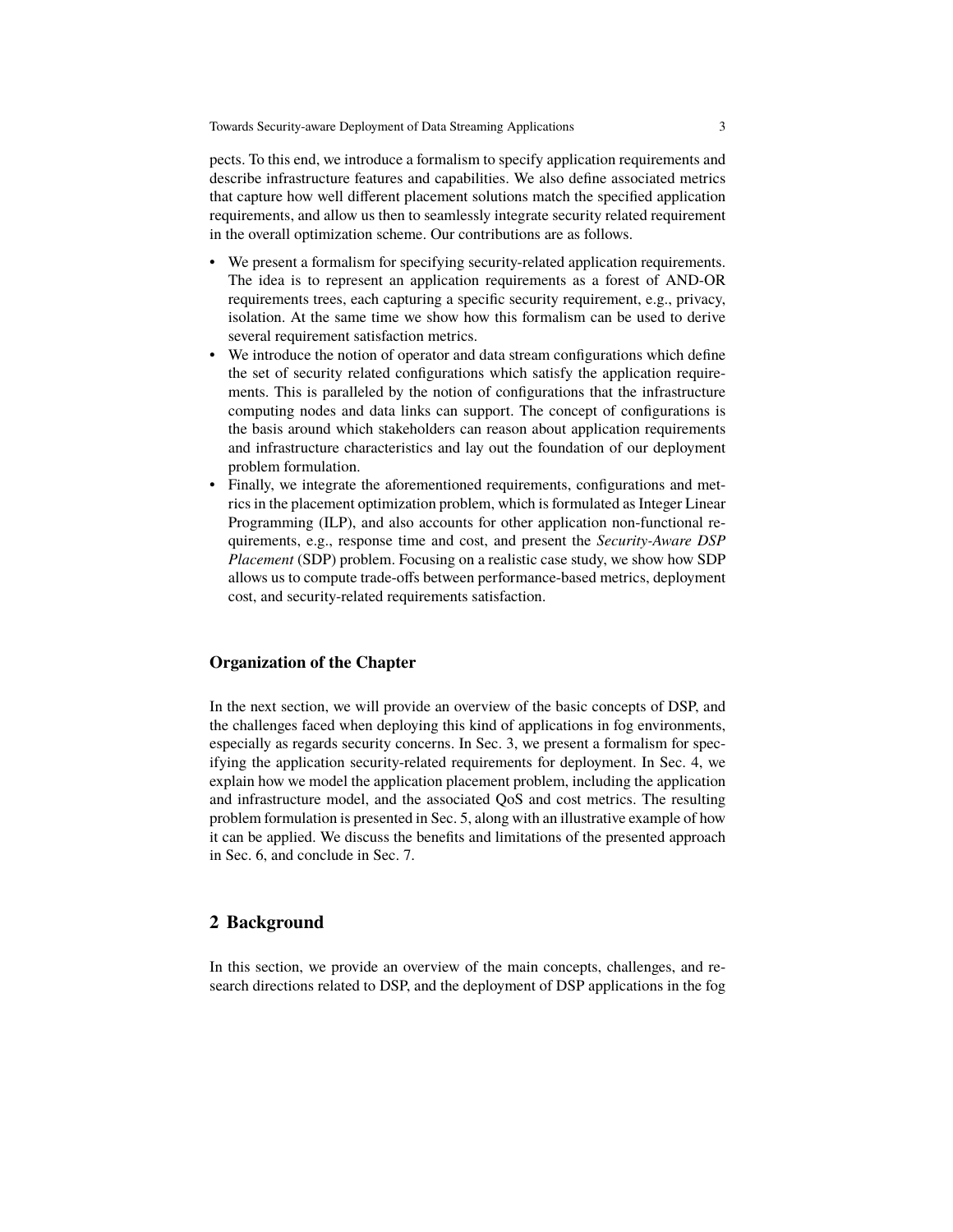enviroment. First, we describe in Sec. 2.1 the basic concepts and main challenges related to the deployment of DSP applications. Then, in Sec. 2.2, we focus on research works that address the placement of DSP applications. Finally, in Sec. 2.3, we describe works that deal with security and privacy issues in the DSP domain.

# **2.1 Data Stream Processing: Basic Concepts and Challenges**

A DSP application consists of a network of processing elements, called *operators*, connected by data streams. A DSP application can be represented as a directed acyclic graph (DAG), with data sources, operators, and final consumers as vertices, and streams as edges. A stream is an unbounded sequence of data items (e.g., event, tuple). Each operator is a self-contained processing element, that continuously receives incoming streams, applies a transformation on them, ranging from a simple operation (e.g., filtering, aggregation) to something more complex (e.g., applying a machine learning algorithm to detect some patterns), and generates new outgoing streams. Each data source (e.g., an IoT sensor or a message queue) generates one or more streams that feed the DSP application; differently from operators, data sources have no incoming streams. A final consumer (or sink) is a final receiver of the application streams; it can push data on a message queue, forward information to a persistent storage, or trigger the execution of some external services. Differently from operators, sinks have no outgoing streams.



Fig. 1: Example of a *smart health* application.

An example of a DSP application related to the smart health domain, e.g., [2], is shown in Fig. 1. Data are collected by sensors on users' devices (e.g., smartphones, wrist-worn wearable devices), and sent for analysis to a DSP application. The application may carry out several kinds of processing on the data at the same time. In the example we consider, the application is used both for (i) detecting anomalies in the vital parameters monitored (e.g., skin temperature, heartbeat, and oxygen saturation in the blood) and send notifications to medical staff, and (ii) creating aggregated statistics. Users' devices push data into a message queue system, which in turn sends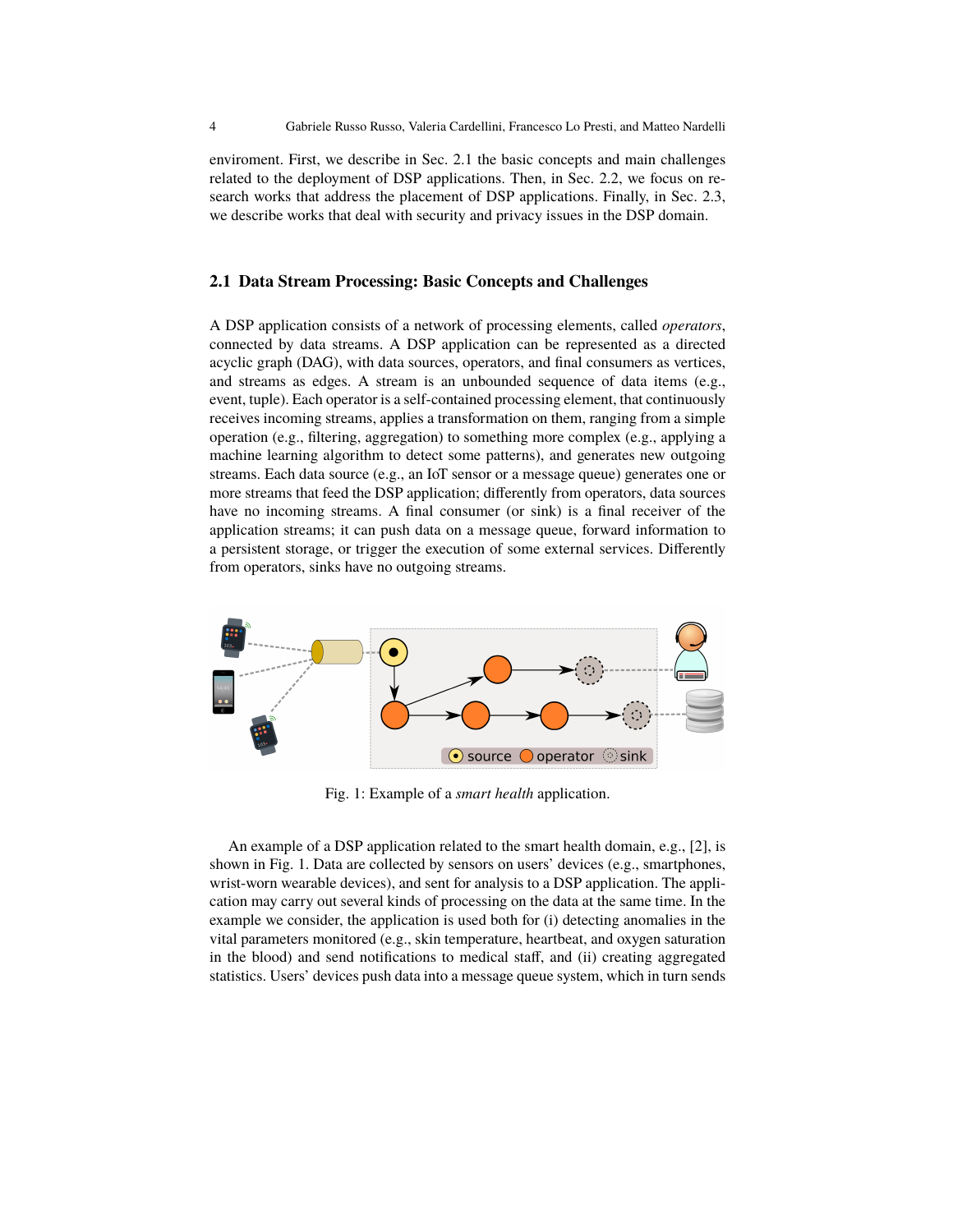data as streams to the DSP system for processing. Before entering the DSP system, data can also be integrated (e.g., to merge the incoming streams into a single flow) and pre-processed (e.g., to detect duplicates). In the application DAG we can identify one source of the DSP application, four operators, and two sinks, the latter corresponding to the data consumers (medical staff and storage system). The DSP operators perform different tasks that range from aggregating data using summary statistics (the upper path in the DAG) to detecting any anomaly in the data streams (the lower path in the DAG). Although simple, this DSP application is an example of edge-native applications [56], which can take advantage of one or more of the benefits that arise from the fog/edge deployment: bandwidth scalability, low latency, enhanced privacy, and improved resiliency to WAN network failures.

DSP applications are typically deployed on either locally distributed clusters or centralized cloud data centers, which are often distant from data sources. However, pushing fast-rate data streams from sources to distant computing resources can exacerbate the load on the Internet infrastructure and introduce excessive delays experienced by DSP application users. Moreover, considering that both data sources and consumers are usually located at the network edges, a solution that allows to improve scalability and reduce network delays lies in deploying DSP applications not only on cloud data centers but also on edge/fog computing resources. Furthermore, the deployment on edge/fog resources can also enable users to selectively control the disclosure of sensitive information (e.g., vital parameters monitored by wrist-worn devices as in the example shown in Fig. 1).

In such a distributed scenario, a relevant problem consists in determining the computing nodes that should host and execute each operator of a DSP application, aiming to optimize some QoS attributes. This problem is known in literature as the *operator placement problem* (or scheduling problem).



Fig. 2: Illustration of the placement problem for a DSP application.

Figure 2 illustrates a possible placement of the DSP application shown in Fig. 1 on the computing infrastructure. Multiple operators can also be co-located on the same computing node (e.g.,  $op_2$  and  $op_4$ ).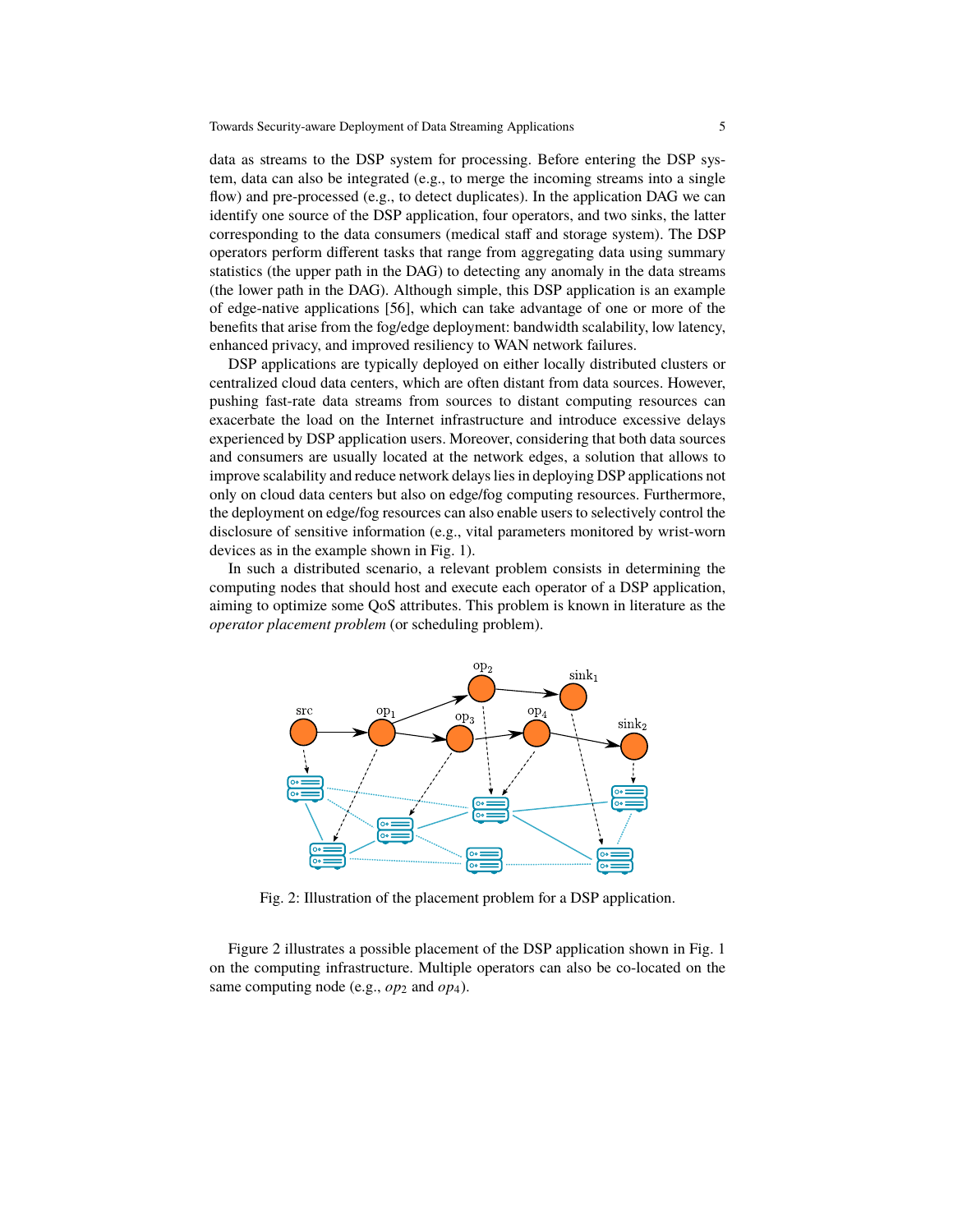Besides the initial placement of the DSP operators, the deployment of DSP applications can also be changed at run-time, that is during the application execution, so to self-adapt it with respect to workload changes and dynamism of the edge/fog computing environment (e.g., resource constraints, network constraints in term of latency and bandwidth, resources that join or leave the system). To this end, different approaches can be applied, ranging from the exploitation of performance-enhancing techniques (e.g., operator replication by means of elastic scale-out and scale-in operations, other types of dynamic transformation of the DAG) to the run-time adaptation of the application placement. The latter can be achieved at different grains, by placing either all the DSP operators from scratch (in this case, the placement problem is solved at regular intervals, so to update the operator location) or only a subset of operators by relying on operator migration between computing resources. Determining the operator replication degree is often addressed in literature as an independent and orthogonal decision with respect to the operator placement, but in [13] we present a problem formulation that jointly optimizes the replication and placement of DSP applications. In this chapter, we assume that the operator replication degree has been set at application design time; so, we address the initial operator placement that is, how to place to DSP operators on the computing resources at the application start. To this end, in Sec. 2.2 we focus our literature analysis on those works that address the placement of DSP applications in the fog/edge scenario, or more generally in a geo-distributed computing environment. As regards research works dealing with the run-time self-adaptive control of DSP applications, we refer the interested reader to some surveys [6, 51] that classify and review them.

### **2.2 Placement of DSP Applications in the Fog**

The DSP placement problem has been widely investigated in literature under different modeling assumptions and optimization goals (e.g., [21, 62, 63]). We review the related works organizing them along three main dimensions, that capture one or more related facets of the problem: (1) placement goals; (2) methodologies used to define the application placement; and (3) characteristics of the distributed computing infrastructure managed by the placement solution. For a deeper analysis of the state of the art, we refer the interested reader to extensive surveys, that analyze in details the research works addressing the placement problem not only in the context of DSP applications but also for other kinds of applications deployed in the fog/edge environment [8, 9, 12, 62].

**Placement Goals.** Existing works consider two main classes of problems: constraint satisfaction and objective function optimization. In a *constraint satisfaction* problem, we are interested in identifying a deployment solution among all the feasible ones that satisfy some given requirements (e.g., application performance). For example, Thoma et al. [63] propose an approach to restrict the set of feasible deployment by improving the expressiveness of constraints. In most cases, not all feasible deployment result in desirable application performance; therefore, most of the ex-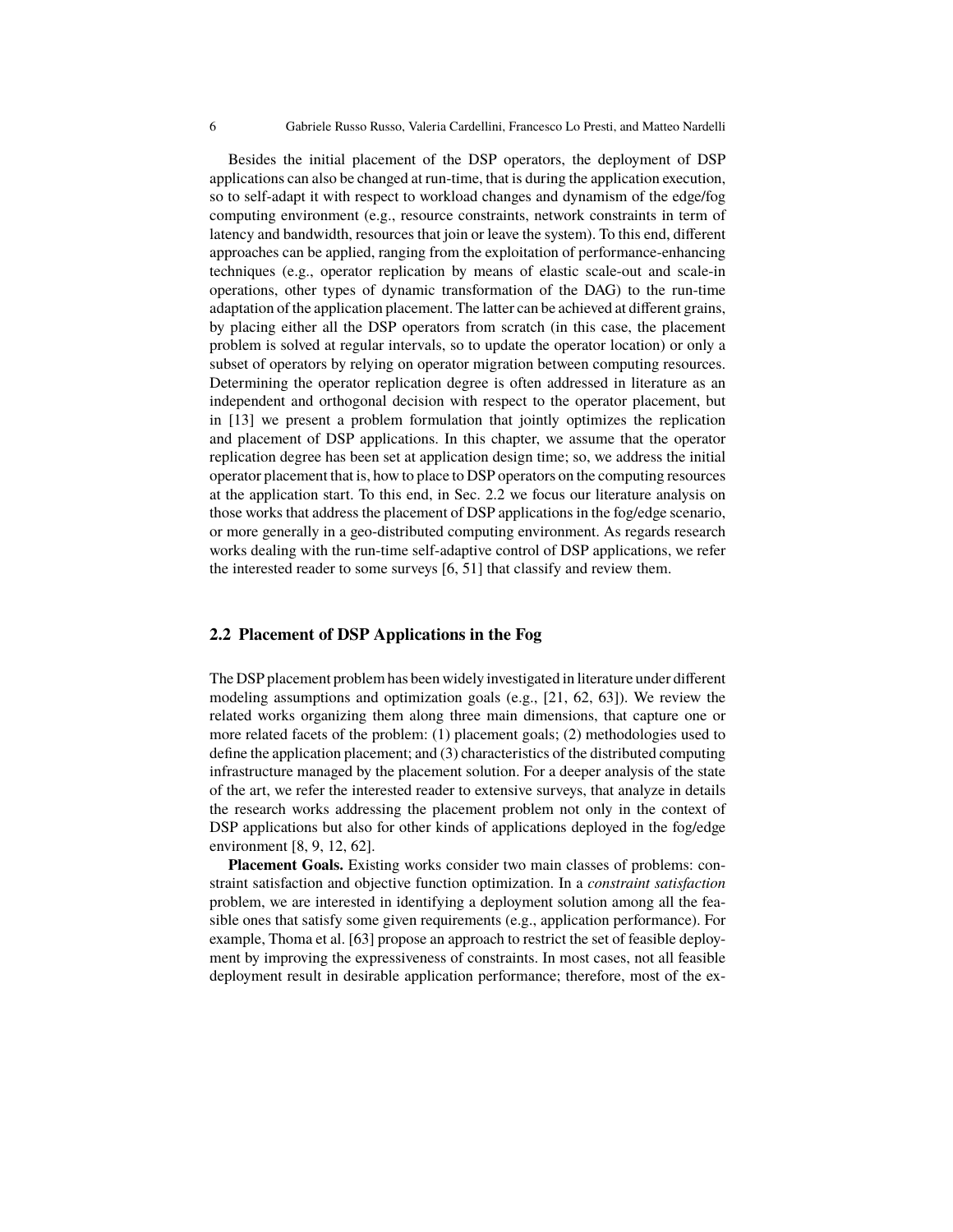isting solutions optimize (i.e., minimize or maximize) a *single-objective* function or a *multiple objective* function. A single-objective optimization considers a specific and well-defined QoS metric (e.g., response time, throughput, network usage, cost). A multi-objective optimization (or Pareto optimization) aims to combine different, possibly conflicting QoS attributes and to find the set of optimal solutions (i.e., those lying on the so-called Pareto frontier). The existing solutions aim at optimizing a diversity of objectives, such as to minimize the application response time (e.g., [7, 20, 34, 52]), the inter-node traffic (e.g., [4, 22, 27, 66, 67]), the network usage (e.g., [48, 50]), or a generic cost function that can comprise different QoS metrics (e.g., [5, 14, 21, 38, 53, 65]).

**Methodologies.** The most popular methodologies used to address the operator placement problem include mathematical programming (e.g. [5, 14, 21]), graphtheoretic approaches (e.g., [23, 35]), greedy approaches (e.g., [4, 26, 33, 36, 52, 66]), meta-heuristics (e.g., genetic algorithms [60], local search [18, 61], tabu search and simulated annealing [61], steepest descent method and tabu search [31]), as well as custom heuristics (e.g., [20, 22, 40, 46, 48, 53]).

The operator placement problem, formulated as optimization problem that takes into account the heterogeneity of application requirements and infrastructural resources, turns out to be an NP-hard problem [14]. Therefore, many research efforts focus on applying different methodologies that can solve efficiently the DSP placement problem within a feasible amount of time, even for large problem instances.

**Computing Infrastructure.** Most of the existing solutions have been designed for a clustered environment, where network latencies are almost zero (e.g. [26, 34, 52]). Although interesting, these approaches might not be suitable for geodistributed environments. Several works indirectly consider the network contribution by minimizing the amount of data exchanged between computing nodes (e.g., [4, 21, 22, 23, 32, 66]). For example, Eidenbenz et al. [21] propose a heuristic that minimizes processing and transfer cost, but it works only on resources with uniform capacity. Relying on a greedy best-fit heuristic, Aniello et al. [4] and Xu et al. [66] propose algorithms that minimize the inter-node traffic. Other works explicitly take into account network latencies, thus representing more suitable solutions to operate in a geo-distributed DSP system (e.g., [7, 14, 20, 29, 40, 48, 50]). Pietzuch et al. [48] and Rizou et al. [50] minimize the network usage, that is the amount of data that traverses the network at a given instant.

So far, only a limited number of works are specifically designed for placing DSP applications in fog/edge computing environments. SpanEdge [53] allows to specify which operators should be placed as close as possible to the data sources, while Arkian et al. [5] propose an integer non-linear formulation; to reduce resolution time, they linearize the problem; nevertheless, also linear formulations may suffer from scalability issues [40]. The work in [38] presents a Pareto-efficient algorithm to tackle the operator placement problem considering both the latency and energy consumption. Khare et al. [33] present an approach that first transforms any arbitrary DAG into an approximate set of linear chains, then uses a data-driven latency prediction model for co-located linear chains to drive a greedy heuristic, which determines the operator placement with the goal to minimize the maximum latency of all paths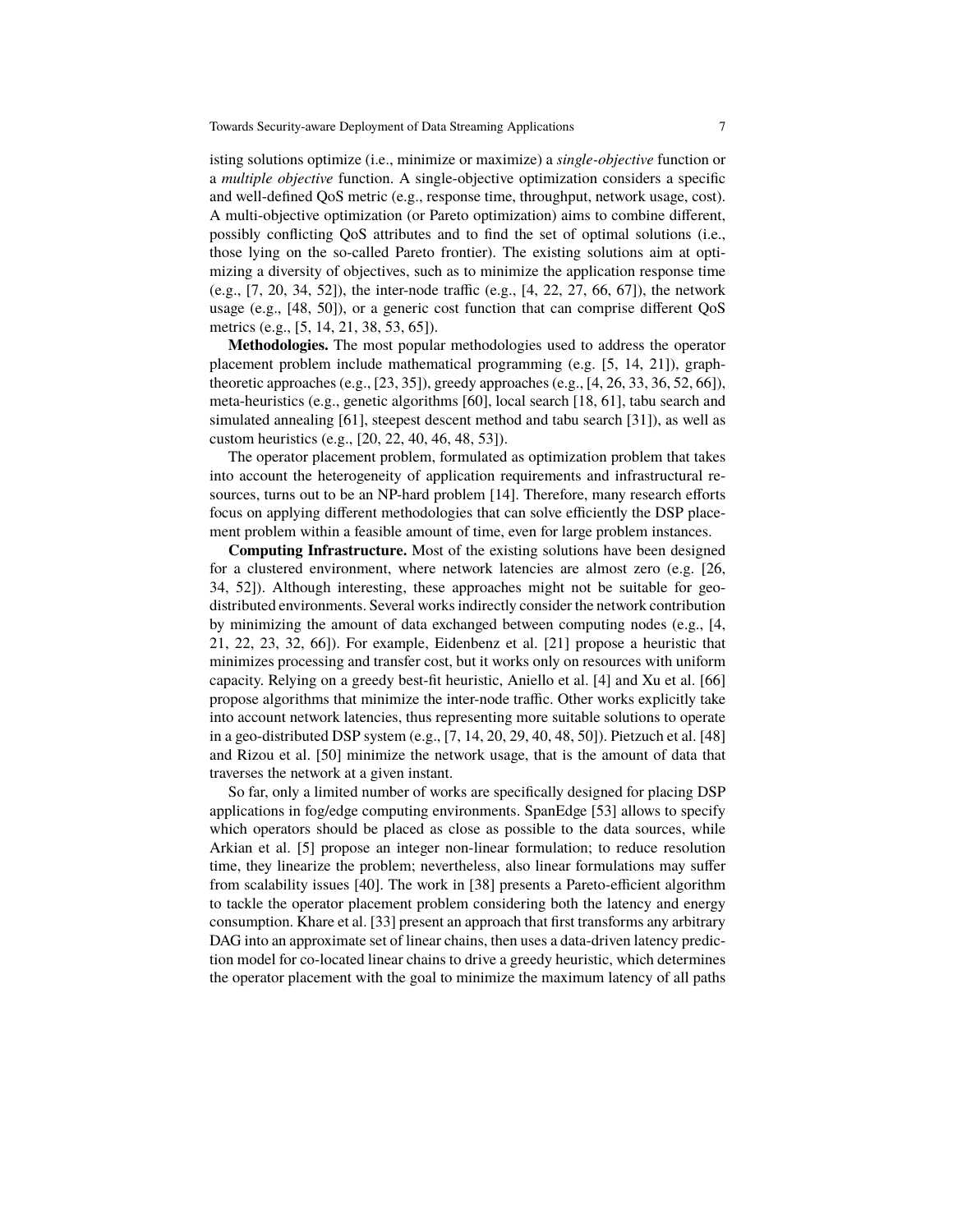in the DAG. Peng at al. [47] jointly target the problems of DSP operator placement and replication in an edge scenario by proposing a two-stage approach that first employs a genetic algorithm for finding a solution and then uses a bottleneck-analysis based on the system queuing model to refine it.

The combination of cloud and edge resources have been also explored. For example, Ghosh et al. [28] propose a genetic algorithm meta-heuristic and show that their approach allows to achieve lower latency and more frequent feasible solutions than placing only on Cloud resources. Da Silva Vieth et al. [59] propose strategies that first decompose the application DAG, which is a series-parallel one, and then place its operators in a latency-aware manner. However, all these proposals focus on reducing the application latency, without taking into account any concern related to privacy and security.

A few edge-based stream processing systems support processing on fog/edge resources with the goal of reducing the need for costly data transfers. These systems include Cloud services such as AWS IoT Greengrass, Google Cloud IoT Edge, Microsoft Azure IoT, and research prototypes (e.g., Frontier [44]); however, they do not appear to place the DSP application over fog/edge resources by taking into account their peculiarities. On the other hand, this goal is pursed by some research efforts that extend existing open-source data stream processing systems such as Apache Storm (e.g., [4, 40, 53, 66]), mainly to show the feasibility of their approaches.

### **2.3 Security and Privacy in DSP**

In many DSP applications, data streams carry privacy-sensitive information about users, whose confidentiality must be obviously protected throughout processing. Other applications, while not dealing with privacy-sensitive data, may carry out safety-critical tasks based on sensor-provided information (e.g., anomaly detection in a manufacturing system), where the integrity of the involved data streams must be guaranteed to avoid unintended (and possibly dangerous) application behaviors.

Guaranteeing confidentiality and integrity of data streams has become a serious challenge, especially since the availability of computing resources at the edge of the network fostered the interest for deploying DSP applications in geographically distributed infrastructures, in the aim of reducing latency. The enforcement of security and privacy policies is difficult in these environments, where the intrinsic heterogeneity, and thus the involvement of different standards and communication stacks, does not allow the application of traditional security countermeasures. This problem is particularly evident nowadays as data analytics often meet IoT scenarios, where streams originate from a multitude of potentially untrusted, distributed devices, and the need for security policy enforcement becomes critical [58].

Security and privacy issues have received limited attention in the field of distributed DSP systems so far, with research efforts being mainly devoted to application-level issues, performance, and fault-tolerance. Nonetheless, some effort has been spent investigating how to integrate *privacy-preservation* and *access*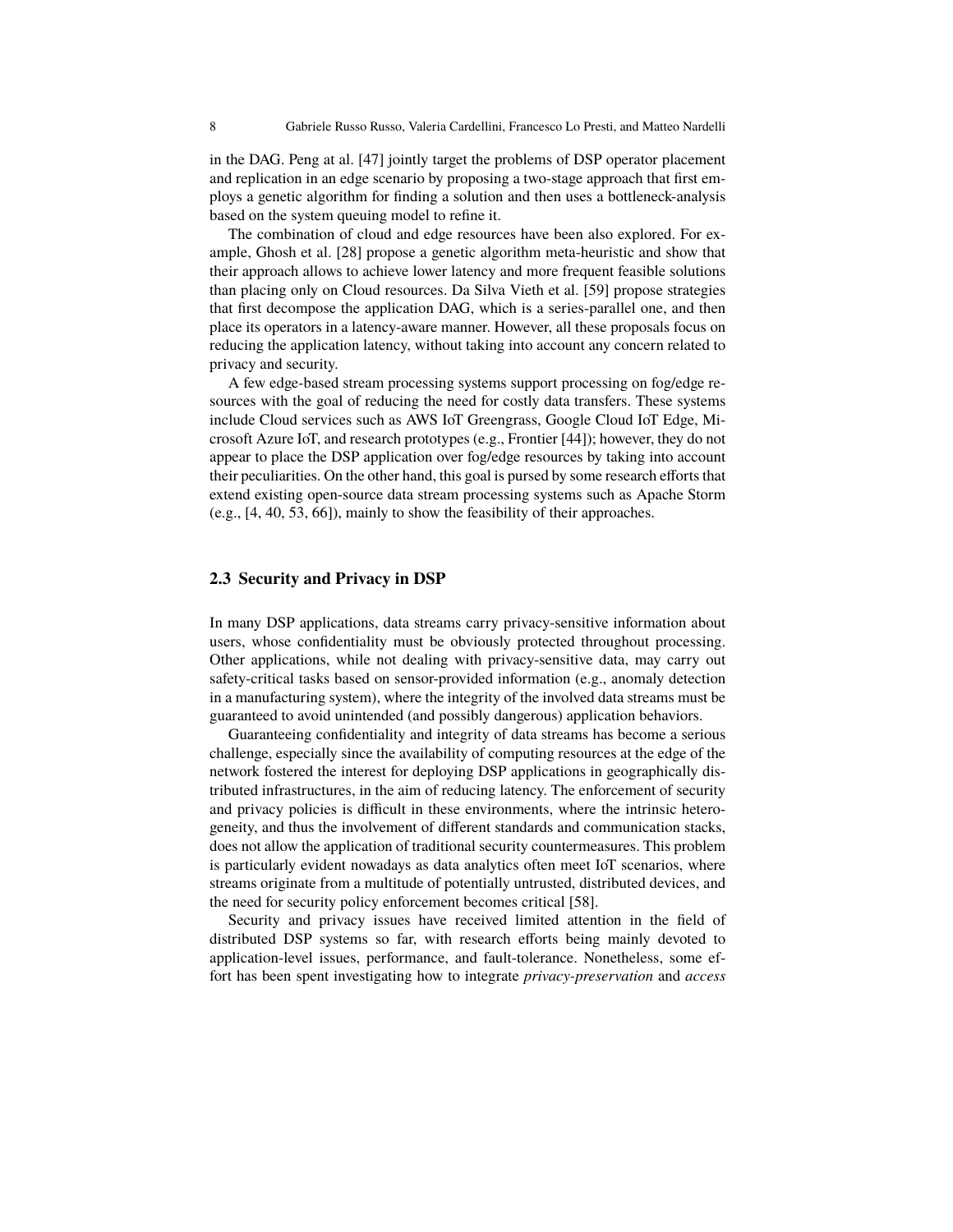*control* [55] techniques in DSP systems, in order to guarantee that only authorized access to privacy-sensitive data is allowed.

Linder and Meier [37] extend the Borealis [1] streaming engine with OxR-BAC (Owner-extended Role Based Access Control), which aims at protecting the system against improper release of information, improper modification of information, and denial of service attacks. Ng et al. [43] propose a framework for privacypreservation in data stream processing, built around the two principles of *limited disclosure* and *limited collection* of information. They design a hierarchy-based policy model and a framework to enforce privacy protection policies, and hence limit access and operation on data streams. Carminati et al. [11, 16, 17] apply Role Based Access Control [54] to DSP, relying on *secure operators* in order to replace application operators with security-aware versions. After presenting their ACStream framework in [11], in [16] they propose a query-rewriting middleware that does not target a specific underlying DSP framework.

Nehme et al. [41, 42] focus on the *continuous access control enforcement* for data streams, observing that, given the long-running nature of DSP systems, the content of the streamed data and its privacy-sensitivity may change, hence access control policies may need to be adapted dynamically as a consequence. In particular, in [42] they introduce the concept of a *security punctuation* for enforcing access control, that is a special tuple inserted directly into the data stream, allowing the data provider to attach security "metadata" to the stream. In [41], they describe FENCE, a framework for enhancing DSP systems with continuous access control enforcement through security punctuations, with limited runtime overhead.

Anh and Datta [3] focus on the problem of preserving privacy of data while stream processing is outsourced to the cloud. They present StreamForce, a framework for enforcing access control policies in presence of an untrusted cloud provider. Thoma et al. [64] propose PolyStream, a framework that allows users to cryptographically enforce access controls over streaming data on top of an unmodified DSP system. PolyStream relies on a novel use of security punctuations that enables flexible, online policy management and key distribution, with significant overhead reduction. Schilling et al. [57] focus on large-scale distributed Complex Event Processing systems, proposing access control consolidation mechanisms in order to ensure the privacy of information even over multiple processing steps in a multi-domain, largescale application.

A different point of view on privacy-preservation is offered by Le Quoc et al. [49]. They aim at preserving users privacy, while still supporting both information highutility and low-latency processing. Specifically, they achieve this goal by blending together two different approaches, namely, sampling (used for approximate computation) and randomized response (used for privacy-preserving analytics).

Recently, Burkhalter et al. [10] focused on the special class of applications dealing with time series data. They propose TimeCrypt, which provides scalable, real-time analytics over large volumes of encrypted time series data, by allowing users to define expressive data access and privacy policies, and enforcing them cryptographically.

The number of works that deal with system- or network-level security aspects in the context of DSP is significantly smaller. Fisher and Hancke [24] consider the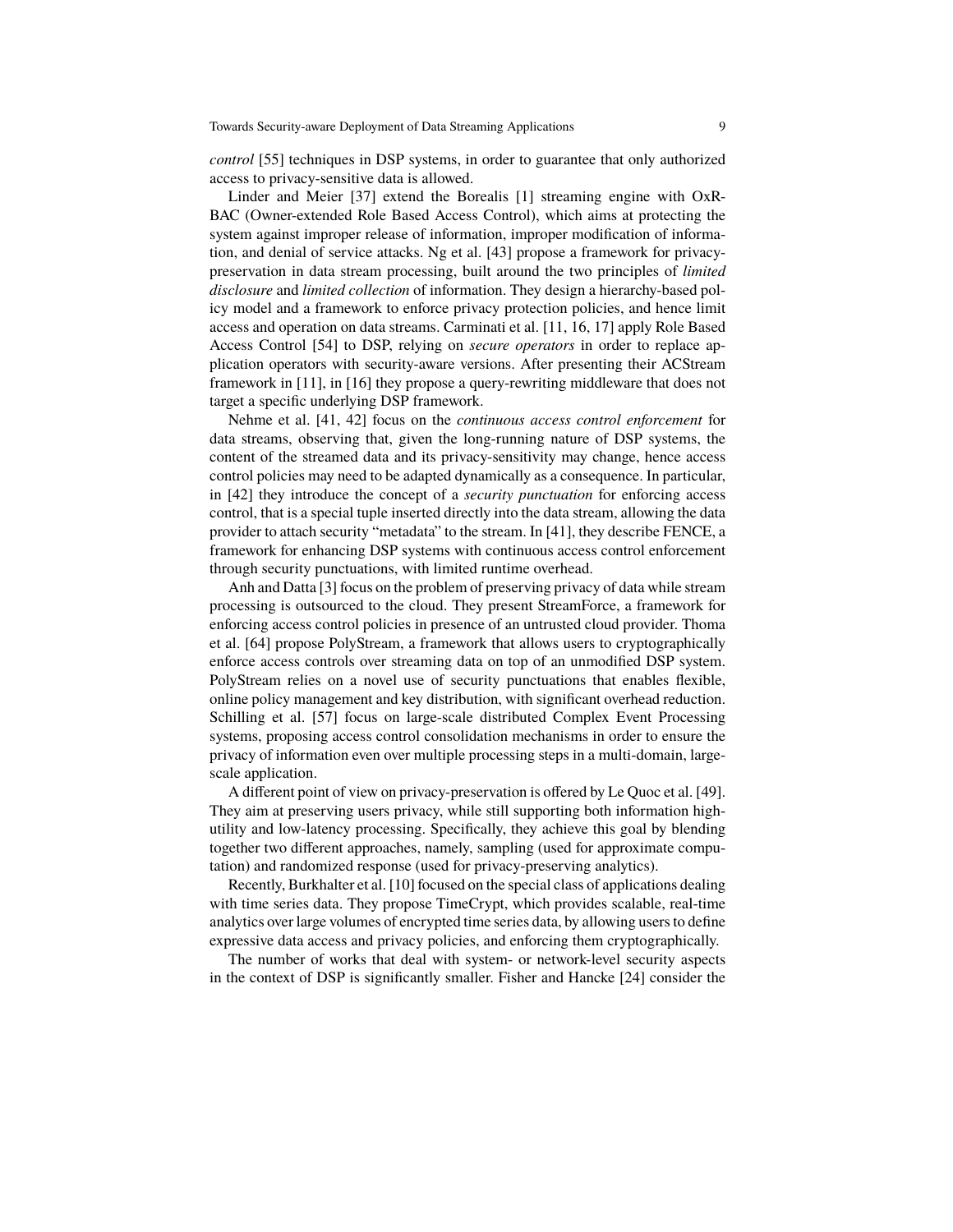network-level challenges of transmitting privacy-sensitive data streams from sensors to the processing servers. In particular, they investigate the use of the Datagram Transport Layer Security protocol, compared with the more popular Transport Layer Security protocol. Havet et al. [30] propose *SecureStreams*, a reactive framework that combines combines a high-level dataflow programming model with low-level Intel *software guard extensions* (SGX) in order to guarantee privacy and integrity of the processed data. Park et al. [45] focus on the scenario of running stream analytics on untrusted, resource-constrained devices at the edge of the network. They present StreamBox-TZ, a stream analytics engine that offers strong data security and verifiable results, by isolating computation in a Trusted Execution Environment (TEE). In particular, StreamBox-TZ relies on a data plane designed and optimized for a TEE based on ARM TrustZone.

A different approach is proposed by Chaturvedi and Simmhan [19], who apply *Moving Target Defense* (MTD) [68] techniques to protect a DSP platform; the key idea is to introduce system configuration variability at run-time so that any prior information available to an attacker becomes hardily usable. In particular, they implement several MTD mechanisms (e.g., migrating operators periodically over available computing nodes, altering the used port numbers, modifying the application graph by means of "dummy" operators), and show the feasibility of the approach by integrating them in Apache Storm.

At a higher level of abstraction, independently of the specific DSP framework in use and the possibly associated privacy-preservation mechanisms, security and privacy concerns also impact the choices made for initially deploying DSP applications over distributed infrastructures, i.e., the placement problem. As explained above, this problem has been extensively studied, but so far only performance and cost aspects have been considered in the context of DSP. Security-aware deployment and scheduling strategies have been proposed instead targeting other kinds of fog applications (e.g.,  $[25]$  and  $[58]$ ). In this chapter, we aim to fill the existing gap regarding the DSP placement problem, and the consideration of privacy and security for stream analytics applications in the fog. Although we specifically focus on the *initial* placement problem, the approach we will present can be applied for updating the application deployment at run-time as well, e.g., following a MTD strategy as suggested in [19].

# **3 Modeling Security-related Requirements**

Traditional strategies for deploying DSP application over distributed infrastructures aim at optimizing one or more performance metrics, e.g., application response time, or throughput. Some of them also account for the monetary cost of the computing resources chosen for running the application, assuming, e.g., a typical pay-as-you-go cost model. The recent trend of shifting the data processing applications towards the edge of the network, closer to the data producers, often forces DSP applications to be deployed in a less "trusted" environment, compared, e.g., to cloud data centers.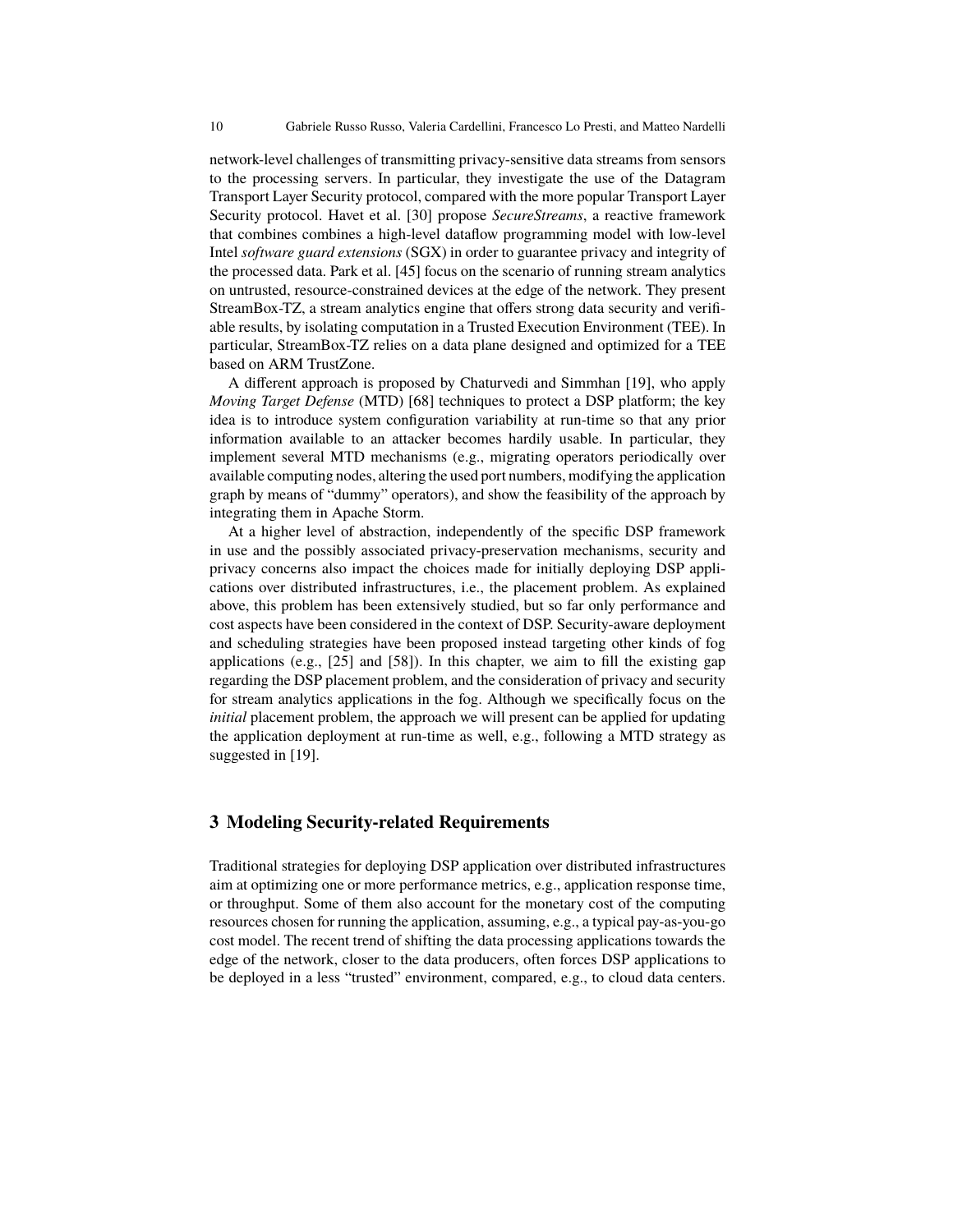In this new scenario, application deployment strategies should therefore account for security-related aspects in addition to the other well-known functional and nonfunctional metrics and stakeholders should be able to specify a set of requirements and/or objectives that involve these additional non-functional aspects.

Unfortunately, although several solutions have been proposed in literature, how stakeholders should express these requirements in a *standardized* way remains an open question. In the remainder of this section, we describe a simple yet powerful technique to formalize and organize the requirements of a DSP application with respect to the underlying computing and network infrastructure by which it is hosted.

# **3.1 Requirement Categories and Objectives**

For a DSP application we might need to specify its security, privacy, or reliability requirements, in addition to commonly adopted performance and cost objectives. The application requirements could include a broad range of different aspects, including software or network configuration, hardware capabilities, location of the computing resources. Formally, we assume that application requirements are organized into different *Requirement Categories* (RCs), denoting with  $Ω_{RC}$  the set of all the considered categories. An application may hence exhibit requirements related to one or more RCs. Clearly, the relative relevance of each RC depends on the specific application. Whilst some RCs may contain critical requirements for application operation, other RCs may simply represent application "preferences" with respect to its running environment. In the following, we will show how the different importance of each requirement will impact the optimization problem we present.

With each Requirement Category ω, we associate a set of *Requirement Objectives* (ROs), denoted as  $\Omega_{RO}^{\omega}$ . ROs represent specific properties of the computing infrastructure or the network (e.g., "type of operating system", "available encryption libraries", "wired/wireless network connectivity"). While RCs are mere abstractions, representing a collection of similar or related requirements, ROs represent concrete properties which can be evaluated in order to assess whether, e.g., a certain computing node satisfies the application needs. Specifically, given a RO  $\rho$ , we denote the set of values  $\rho$  can be associated with as  $V_\rho$ . For example, the "type of operating system" RO might be associated with the values "Linux", "Android", "Windows", "Other". Throughout this chapter, without loss of generality, we will assume that  $V_\rho$ is a finite set. We also find useful to define the set of the ROs comprised by all the RCs, that is  $\Omega_{RO} = \bigcup_{\omega} \Omega_{RO}^{\omega}, \forall \omega \in \Omega_{RC}$ .

#### **Example**

Figure 3 depicts a simple hierarchy of Requirement Categories and Objectives as a tree. We organize requirements into three categories: *Runtime Environment*, *Physical*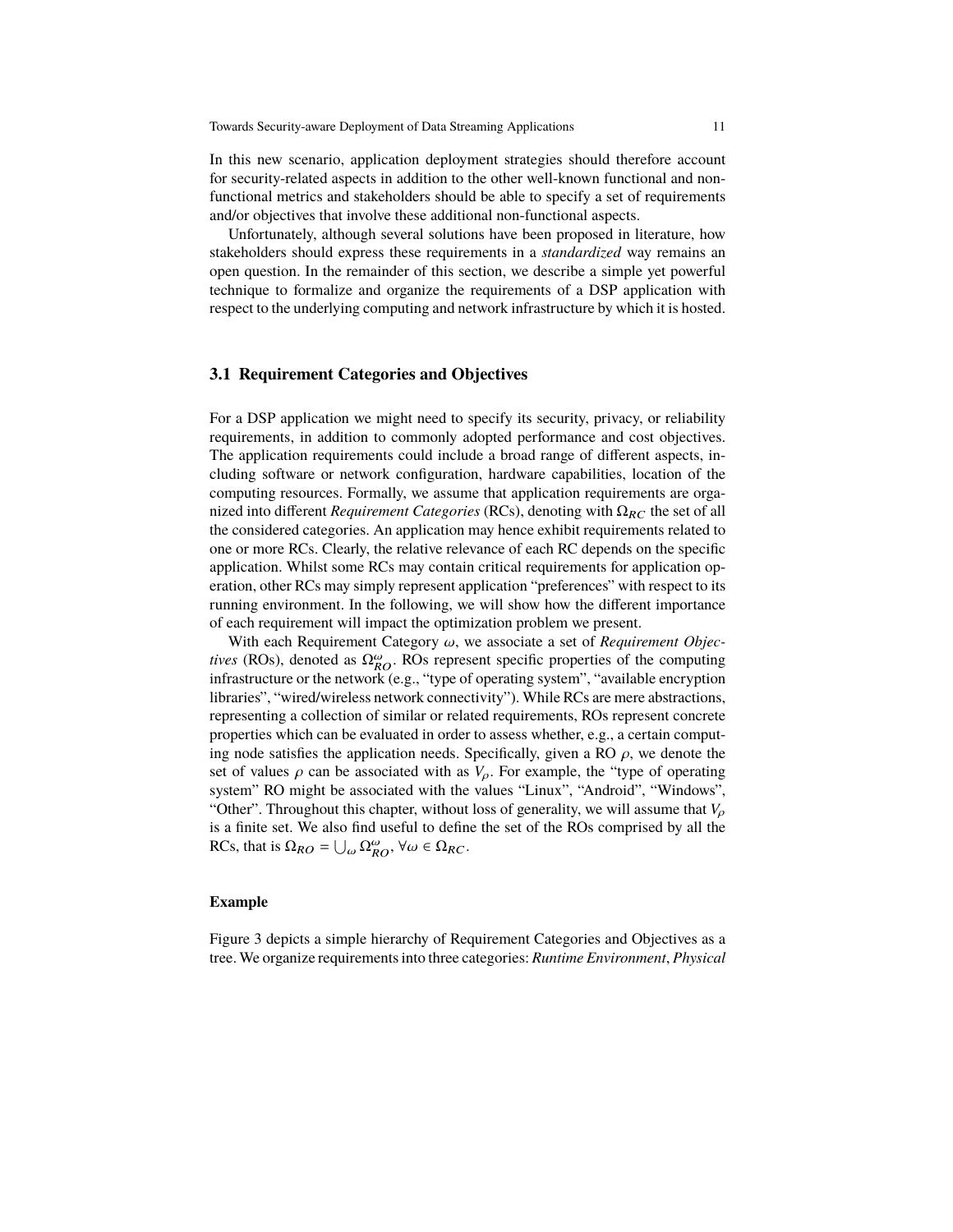

Fig. 3: Example of a hierarchy of Requirement Categories and Requirement Objectives.

*Security*, and *Network*. Each RC is associated with one or more ROs. The leaf nodes of the tree reported in the figure contain all the possible values for each RO.

# **3.2 Requirements Forest**

In our approach, application requirements are expressed by means of AND-OR trees, which are widely adopted to represent security policies or requirements (e.g., in [25], [39]). AND-OR trees allow to reduce the overall requirements to the conjunctions and disjunctions of "sub-requirements" (e.g., requirements coming from specific application components).

In particular, we expect an AND-OR tree  $\mathcal{T}_{\omega}$  to be specified by the application for each category of interest  $\omega \in \Omega_{RC}$ . Henceforth, the overall application requirements can be formally expressed as a *forest*  $\mathcal{F} = {\mathcal{T}_{\omega} : \forall \omega \in \Omega_{RC}}$ . The structure of a generic tree  $\mathcal{T}_{\omega}$  is illustrated in Fig. 4. As shown in the figure, the root node of each tree corresponds to the RC  $\omega$  itself. The next level of the tree contains nodes associated with application components (i.e., operators or streams). Each of these nodes is the root of a subtree that represents the requirements of that specific operator (or stream). Clearly, in order to satisfy the application requirements, the requirements of every component must be satisfied. Therefore, each node at this level of the tree is in conjunction with the others.

Looking at the next level of the tree, the *i*-th operator (or stream) may be associated with one or more child nodes representing ROs for which a requirement is specified. We denote the set of ROs that characterize the deployment requirements of operator *i* as  $\Omega_{\text{RO}}^{\omega,i}$ . Recalling that each RO  $\rho$  takes values in a finite set  $V_{\rho}$ , specifying a requirement for a means identifying a subset of values  $\tilde{V} \subset V$ . Indeed, in our tree requirement for  $\rho$  means identifying a subset of values  $\tilde{V} \subseteq V_o$ . Indeed, in our treebased representation, RO nodes have one or more child nodes, each corresponding to a value  $v \in V_\rho$  that allows to satisfy the requirement. These nodes are leaf nodes of the tree.

We further enrich our formalism by allowing leaf nodes to be associated with an optional *preference* value  $q_v^i \in (0, 1]$ , which is a measure of *how much*  $v \in V_\rho$  satisfies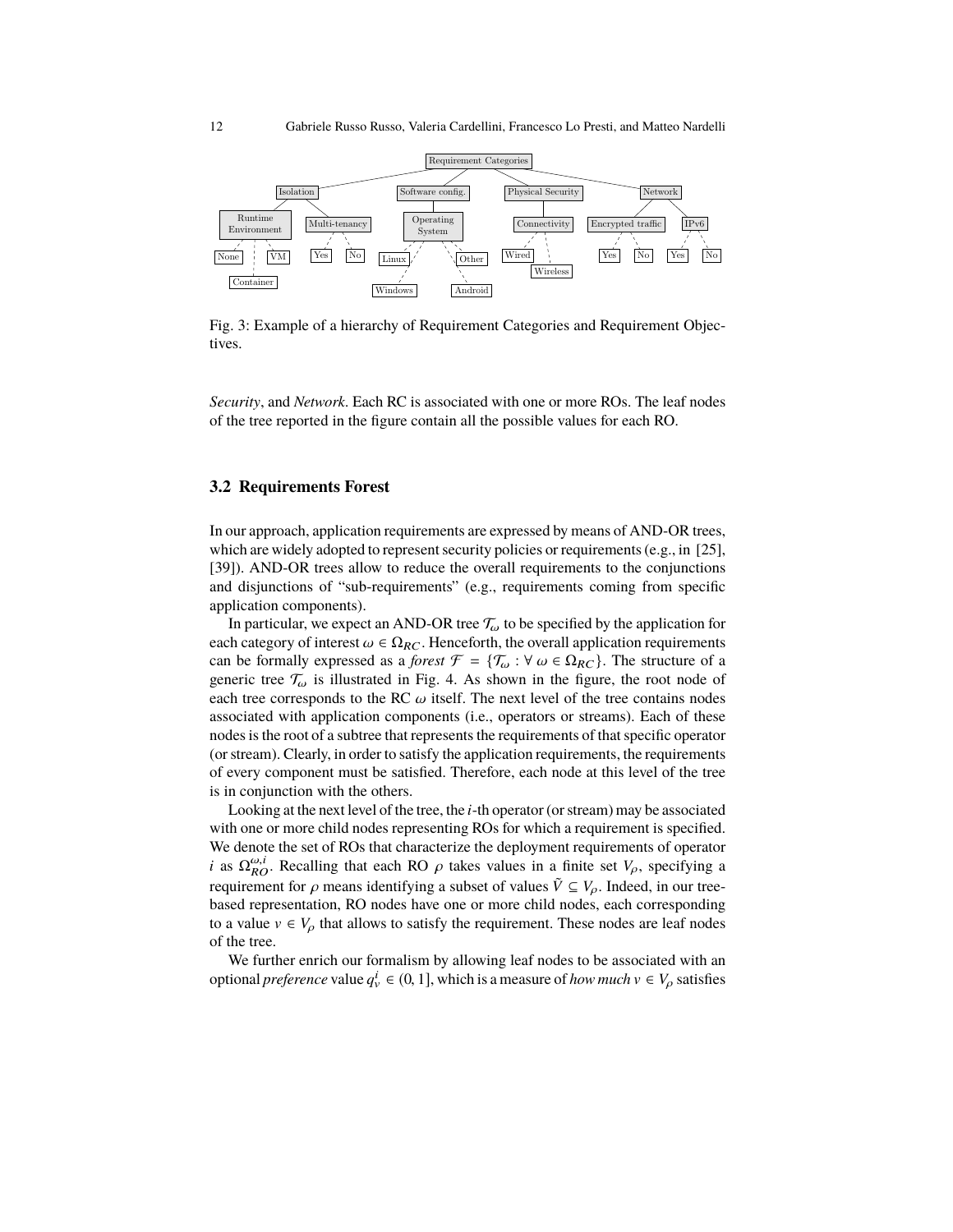the requirement of *i* (i.e.,  $q_v^i = 1$  means that *v* completely satisfies the requirement, whilst  $0 < q_v^i < 1$  means that v is a feasible choice for the application, but with a smaller degree of satisfaction). The preference specification is optional. Wherever smaller degree of satisfaction). The preference specification is optional. Wherever the preference value is not provided, complete satisfaction of the requirement is assumed (i.e.,  $q_v^i = 1$ ). Analogously, for the values  $v \in V_\rho$  not appearing in the tree, which thus do not satisfy the application requirement, we will assume the preference value to be zero.



Fig. 4: Example of the AND-OR tree used to represent application requirements with respect to a Requirement Category. Requirements associated with different operators (or streams) and requirements involving different Requirement Objectives for the same application component are in an AND relationship. Whenever the application specifies multiple accepted options for the same RO, possibly providing a preference value for each option, the corresponding nodes are in an OR relationship.

### **Example**

With respect to the reference DSP application depicted in Fig. 1, we show in Fig. 5 an example of the requirements that might be specified for the application. As explained, within the considered application DAG, some components are critical, because they (i) deal with privacy-sensitive information about users, and (ii) are responsible for detecting and reporting potential users' health diseases. Therefore, we expect application requirements to focus on these critical operators and streams.

For example,  $op_1$  and  $op_2$ , which analyze users' data looking for anomalies, may require software isolation, by running either in a software container or a virtual machine. Moreover, the application may require to have those operators deployed in a dedicated node. Specifically, according to the example of Fig.  $5a$ ,  $op<sub>1</sub>$  requires a dedicated node, but also allows for deployment in a multi-tenant node, with a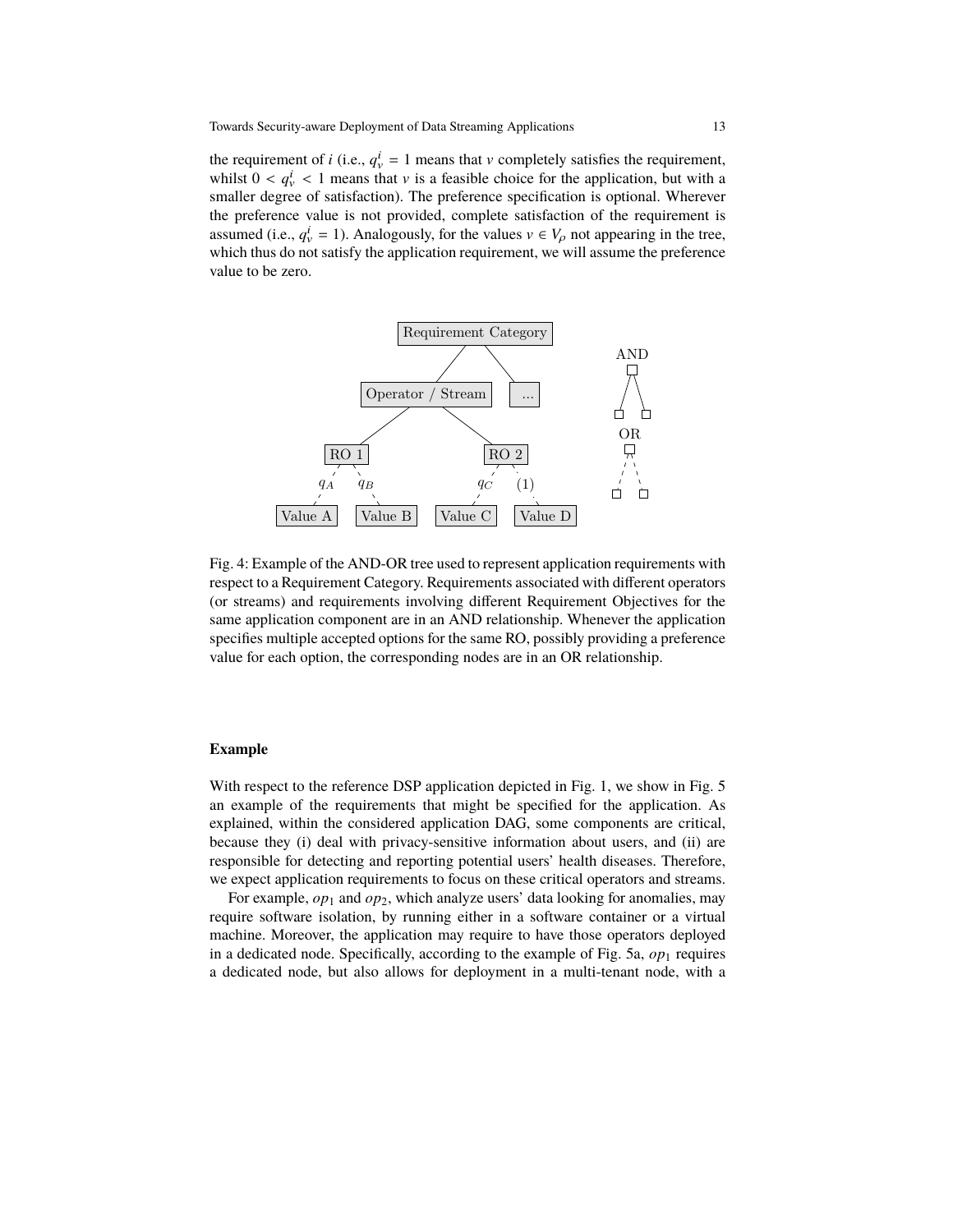preference value smaller than 1;  $op_2$  instead strictly requires to run in a dedicated node.



Fig. 5: Example of requirements for the reference DSP applications.

Requirements can also be specified for data streams (i.e., edges of the application DAG), imposing restrictions on the network links across which the streams can flow. Looking at Fig. 5b, we see that in the example the stream from the source to the first operator requires a network link that supports IPv6. Furthermore, all the streams in the path from the source to the first sink require data to be encrypted when traversing the network.

# **4 DSP Application Placement Modeling**

Determining the *placement* of a DSP application means identifying, within the available computing infrastructure, the nodes where operators must be deployed and executed. This choice has clearly a major impact on application performance, cost, reliability, and security, as the available nodes may (i) be equipped with dif-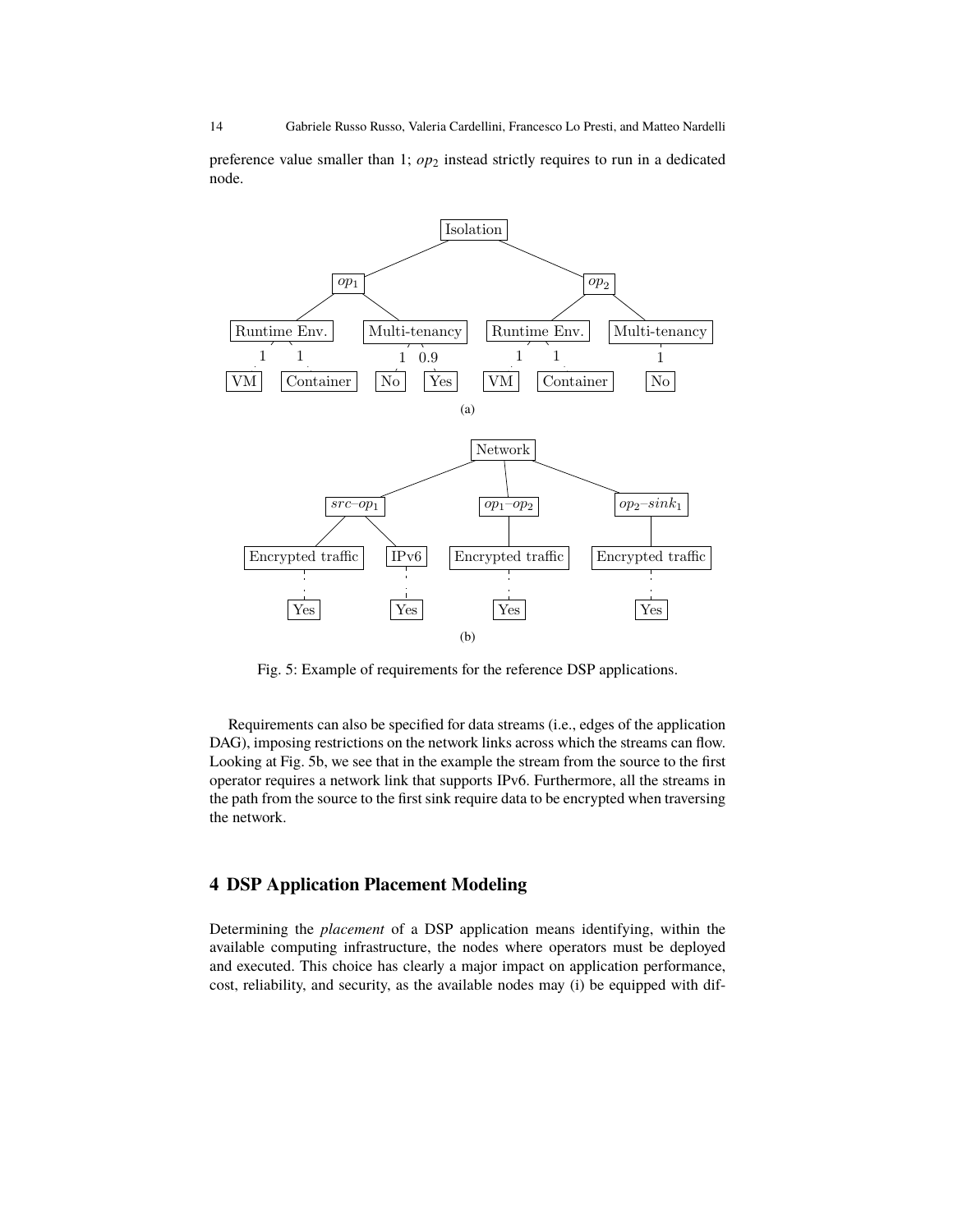ferent amounts of computing resources, (ii) provide different hardware or software capabilities, and (iii) be connected to each other through different network links.

Our aim is to present a linear programming formulation for determining the optimal placement of a DSP application, which takes into account performance, cost, and security metrics. To this end, in this section we will present our model of both the application and the computing infrastructure, and we will introduce the QoS metrics we want to optimize.

### **4.1 System Model**

In this section, we describe the system model we consider. In particular, in Sec. 4.1.1, we present how DSP applications are modeled within our optimization framework. In Sec. 4.1.2, a model of the computing infrastructure, which hosts the applications, is introduced.

#### **4.1.1 Application Model**

We represent a DSP application as a labeled directed acyclic graph (DAG)  $G_{dsp}$  =  $(V_{dsp}, E_{dsp})$ . The nodes in  $V_{dsp}$  represent the application operators as well as the data sources and sinks (i.e., nodes with no incoming and no outgoing link, respectively). The edges in  $E_{dsp}$  represent the data streams that flow between nodes.

We associate each node and edge in the application graph with various nonfunctional attributes. Specifically, for each operator *i*, we specify:  $\mu_i$ , the average<br>number of data units the operator can process per unit of time, on the reference number of data units the operator can process per unit of time, on the reference processor<sup>1</sup>;  $\sigma_i$ , the *selectivity* of the operator (i.e., the average number of data units emitted by the operator per input data unit);  $Res_i$ , the amount of resources required emitted by the operator per input data unit); *Res<sub>i</sub>*, the amount of resources required for its execution. For the sake of simplicity, we assume *Res<sub>i</sub>* to be a scalar value, representing, e.g., the number of CPU cores used by the operator. Our formulation can be easily generalized to cope with a vector of required resources, including, e.g., the amount of memory needed for execution. Similarly, we characterize the stream exchanged from operator *i* to *j*,  $(i, j) \in E_{dsp}$ , with its average data rate  $\lambda_{(i,j)}$ , and the average size (in bytes) of the data units belonging to the stream,  $h_{(i,j)}$ , and the average size (in bytes) of the data units belonging to the stream,  $b_{(i,j)}$ .<br>Moreover, we associate the application with its requirements forest

Moreover, we associate the application with its requirements forest  $\mathcal{F}$ , defined in the previous section. Each operator  $F$  induces a set of *feasible configurations*, i.e., the set of configurations which satisfy the operator security requirements. Formally, we define a configuration  $\phi$  as a vector  $\phi = (v_{\rho_1}, v_{\rho_2}, ..., v_{\rho_N})$ , where  $v_{\rho_i} \in V_{\rho_i}$  is a value associated with the RO  $\alpha_i$  and  $f_{\rho_i}$  and  $\zeta$  O  $\alpha_i$ value associated with the RO  $\rho_i$ , and  $\{\rho_1, \rho_2, ..., \rho_N\} \subseteq \Omega_{RO}$ .<br>For each operator  $i, i \in V$ , the set of feasible configuration

For each operator  $i, i \in V_{dsp}$ , the set of feasible configuration is defined as:

<sup>1</sup> Operator processing speed depends on the actual software/hardware architecture where it is executed. To this end, we define the operator speed with respect to a reference implementation on a reference architecture.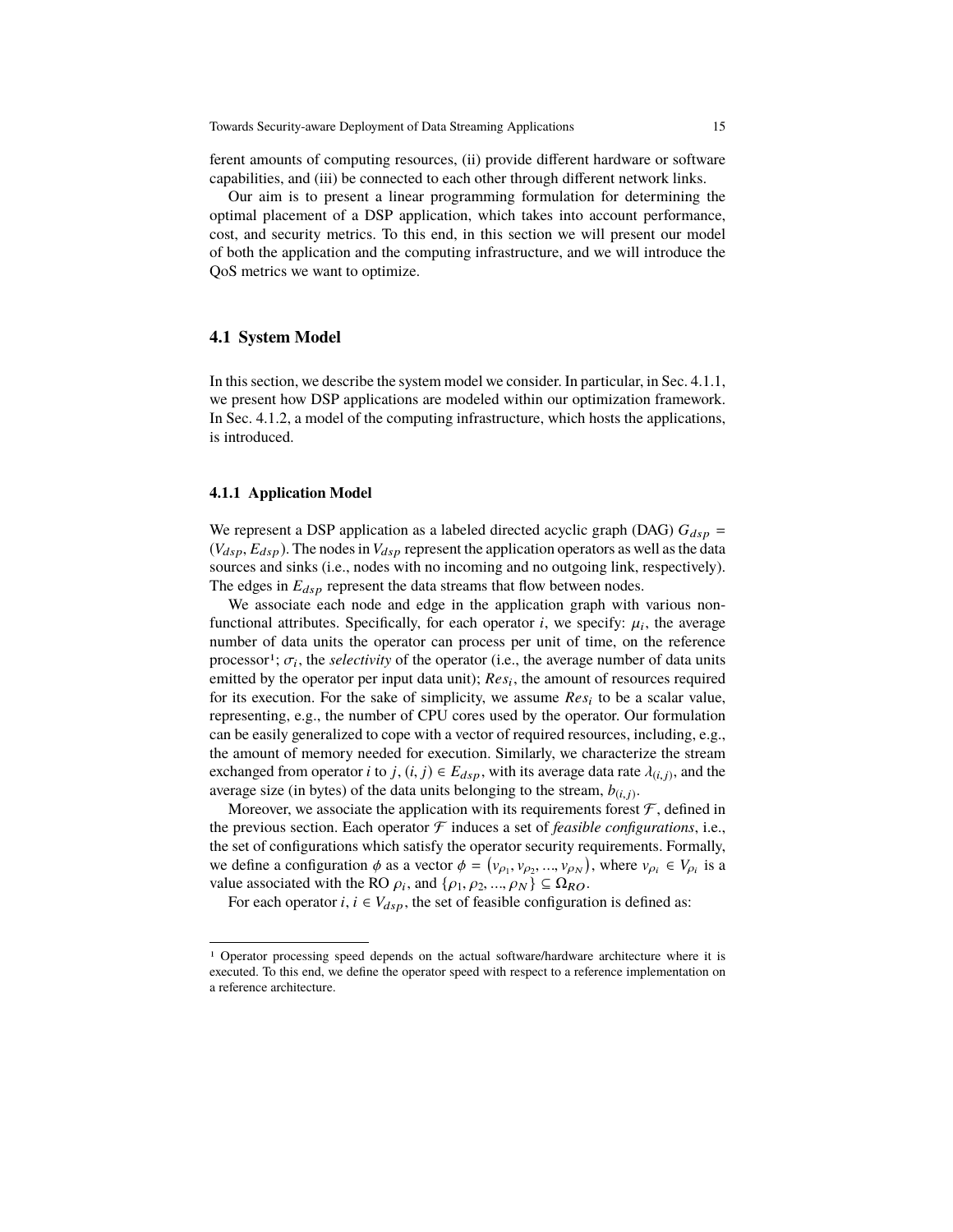16 Gabriele Russo Russo, Valeria Cardellini, Francesco Lo Presti, and Matteo Nardelli

$$
\Phi_i = \left\{ (v_{\rho_1}, v_{\rho_2}, \ldots) : v_{\rho_k} \in V_{\rho_k}, \forall \rho_k \in \bigcup_{\omega} \Omega_{RO}^{\omega, i} : q_{v_{\rho_k}}^i > 0 \right\}
$$
(1)

where  $\Omega_{RO}^{\omega,i}$  is the set of ROs in the RC  $\omega$  that characterizes the deployment of *i*, and  $\alpha^{i} > 0$  identifies fossible values for a with respect to the operator requirements  $q_{\nu_{\rho_k}}^i > 0$  identifies feasible values for  $\rho$  with respect to the operator requirements. An analogous definition can be given for  $\Phi_{(i,j)}$ , the set of feasible configurations for every data stream  $(i, j) \in E$ . every data stream  $(i, j) \in E_{dsp}$ .

### **4.1.2 Computing Infrastructure Model**

The computing infrastructure hosting DSP applications comprises a set of computing nodes (being them powerful servers in data centers, or resource-constrained devices at the edge), and the network resources that interconnect them. Computing and network resources can be represented as a labeled, fully connected, directed graph  $G_{res} = (V_{res}, E_{res})$ . Vertices in  $V_{res}$  represent the distributed computing nodes, whereas the edges in  $E_{res}$  represent the *logical links* between nodes, which result by the underlying physical network paths and routing strategies, not modeled at our level of abstraction. We also model edges of the type (*u*, *<sup>u</sup>*), which capture local connectivity between operators placed in the same node *u*.

We characterize each node  $u \in V_{res}$  by means of numerical attributes:  $Res_u$ , the amount of computing resources available at  $u$ ;  $c<sub>u</sub>$ , the monetary cost per unit of time associated with deploying an operator in the node;  $S_u^{\varphi}$ , the processing speedup with respect to a reference processor, when using configuration  $\phi$ .

Each node  $u \in V_{res}$  is also associated with a set of node *configurations*,  $\Phi_u$ . The concept of node configuration is analogous to the concept of operator configuration, introduced above. We recall that a configuration  $\phi$  is a vector  $\phi = (v_{\rho_1}, v_{\rho_2}, ..., v_{\rho_N})$ ,<br>where  $v_{\rho} \in V$  is a value associated with the BO  $\alpha_1$  and  $\{\alpha_1, \alpha_2, ..., \alpha_N\} \subseteq \Omega_{\text{DQ}}$ where  $v_{\rho_i} \in V_{\rho_i}$  is a value associated with the RO  $\rho_i$ , and  $\{\rho_1, \rho_2, ..., \rho_N\} \subseteq \Omega_{RO}$ .<br>The set of configurations available on *u* depends on the hardware/software capabili-The set of configurations available on *u* depends on the hardware/software capabilities of  $u$ ; it can be defined as:

$$
\Phi_u \subseteq \left\{ (v_{\rho_1}, v_{\rho_2}, \ldots) : \forall v_{\rho_k} \in V^u_{\rho_k}, \forall \rho_k \in \Omega^u_{RO} \right\}
$$
 (2)

where  $V_{\rho}^{u} \subseteq V_{\rho}$  is the set of values for the RO  $\rho$  supported by *u*, and  $\Omega_{RO}^{u} \subseteq \Omega_{RO}$ <br>is the subset of ROs characterizing the node *u*. Note that in the definition above the is the subset of ROs characterizing the node *u*. Note that in the definition above the equality does not necessarily hold, as some combinations of values for different ROs may be unfeasible in practice.

Similar definitions apply to the communication links  $(u, v) \in E_{res}$ , each being associated with a set of configurations  $\Phi_{(u,v)}$ , defined as:

$$
\Phi_{(u,v)} \subseteq \left\{ (\nu_{\rho_1}, \nu_{\rho_2}, \ldots) : \forall \nu_{\rho_k} \in V_{\rho_k}^{(u,v)}, \forall \rho_k \in \Omega_{RO}^{(u,v)} \right\}
$$
(3)

where  $V_p^{(u,v)} \subseteq V_p$  is the set of values for the RO  $\rho$  supported by  $(u, v)$ , and  $\Omega_{RO}^{(u, v)} \subseteq \Omega_{RO}$  is the subset of ROs characterizing  $(u, v)$ . Each link  $(u, v)$  and its configurations  $\Omega_{RO}$  is the subset of ROs characterizing  $(u, v)$ . Each link  $(u, v)$  and its configurations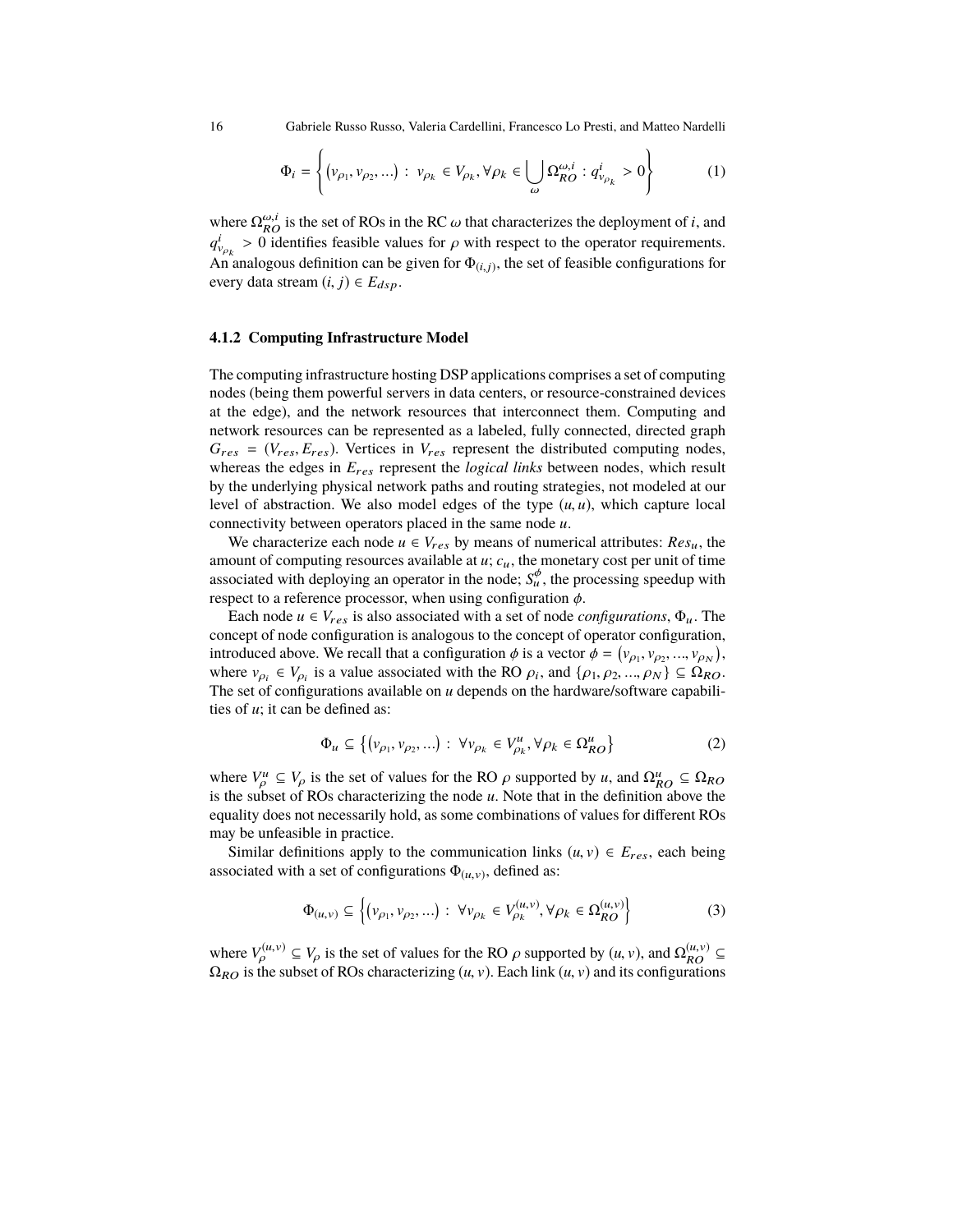are also described by:  $d_{(u,v)}^{\varphi}$ , the network delay between node *u* and *v*, when using network configuration  $\phi$ ;  $B_{(u,v)}$ , the network capacity available between *u* and *v*;<br>network configuration  $\phi$ ;  $B_{(u,v)}$ , the network capacity available between *u* and *v*;  $c_{(u,v)}$ , the monetary cost per unit of data exchanged on the link;  $\alpha_{(u,v)}^{\psi}$ , a coefficient  $c_{(u,v)}$ , are monetary cost per unit of data exeminged on the nik,  $a_{(u,v)}$ , a coemetent that captures any data transmission overhead incurred when using link configuration  $\phi$  (e.g., data encryption can lead to sending extra information).

# **4.2 DSP Placement Model**

The DSP placement problem consists in determining a suitable mapping between the DSP graph  $G_{dsp}$  and the resource graph  $G_{res}$ , as illustrated in Fig. 2. It is often the case that some operators, especially sources and sinks, are *pinned*, that is their placement is fixed. Without loss of generality, we assume that the other operators can be placed on any node of the computing infrastructure, provided that the application requirements for that operator can be satisfied when running in that node.

We can conveniently model the DSP placement problem with binary variables  $x_{i,\mu}^{\varphi}$ ,  $i \in V_{dsp}$ ,  $u \in V_{res}$ ,  $\phi \in \Phi_u$ . The variable  $x_{i,\mu}^{\varphi}$  has value 1 if operator *i* is<br>deployed on node *u* using configuration  $\phi$  and zero otherwise. A correct placement  $\alpha_{i,u}$ ,  $i \in \text{v}_\text{asp}$ ,  $u \in \text{v}_\text{res}$ ,  $\varphi \in \varphi_u$ . The variable  $\alpha_{i,u}$  has value 1 if operator *i* is deployed on node *u* using configuration  $\phi$ , and zero otherwise. A correct placement must deploy an operator must deploy an operator on one and only one computing node; this condition can be guaranteed requiring that  $\sum_{u} \sum_{\phi} x_{i,u}^{\phi} = 1$ , with  $u \in V_{res}$ ,  $i \in V_{dsp}$ ,  $\phi \in \Phi_u$ . For each pinned operator *i* being  $\bar{u}$  the node it must be deployed in clearly we have that pinned operator  $i_p$ , being  $\overline{u}$  the node it must be deployed in, clearly we have that  $x_{i_p,u}^{\phi} = 0$  for every node  $u \neq \bar{u}$ . Furthermore, under some configurations  $\Phi_u^{\epsilon} \subseteq \Phi_u$  and  $\Phi_u^{\epsilon}$  and  $\Phi_u^{\epsilon}$  and  $\Phi_u^{\epsilon}$  and  $\Phi_u^{\epsilon}$  and  $\Phi_u^{\epsilon}$  and  $\Phi_u^{\epsilon}$  and  $\Phi_u^{\epsilon}$  and  $\Phi_u^{\epsilon}$  and  $\Phi_u^{\epsilon$ node *u* becomes available for *exclusive use* of a single operator. We model the choice of exclusively acquiring nodes with additional binary variables  $w_u$ ,  $u \in V_{res}$ , which have value 1 if the node *u* is exclusively used, and zero otherwise.

We also consider binary variables associated with links, namely  $y_{(i,j),(u,v)}^{\phi}$ ,  $(i,j) \in$ <br>(*i*, *i*) ∈  $F_{(i,j)}^{\phi}$  are which denotes whether the data stream flaving from  $E_{dsp}$ ,  $(u, v) \in E_{res}$ ,  $\phi \in \Phi_{(u, v)}$ , which denotes whether the data stream flowing from<br>operator *i* to operator *i* traverses the network path from node *u* to node *v* using operator  $i$  to operator  $j$  traverses the network path from node  $u$  to node  $v$ , using network configuration  $\phi$ .

For short, in the following we denote by  $x$  and  $y$  the placement vectors for nodes and edges, respectively, where  $x = \langle x_{i,u}^{\phi} \rangle$ ,  $\forall i \in V_{dsp}$ ,  $\forall u \in V_{res}$ ,  $\forall \phi \in \Phi_u$  and i,u  $y = \left\langle y_{(i,j),(u,v)}^{\phi} \right\rangle$  $\left\langle \forall (i, j) \in E_{dsp}, \forall (u, v) \in E_{res}, \forall \phi \in \Phi_{(u, v)}$ . Similarly, we define the exclusive use vector  $w = \langle w_u \rangle$ ,  $\forall u \in V_{res}$ .

Note that our model does not take into account operator replication, that is allocating multiple parallel replicas of operators to handle larger volumes of input data. The model we present can be easily extended to consider this scenario, either by tweaking the decision variables as in [15], or by introducing an intermediate DSP graph representation, which contains the replicated operators, and then computing the placement for this new graph. However, both these approaches would make the formulation less readable, and thus we do not investigate the replication problem in this chapter.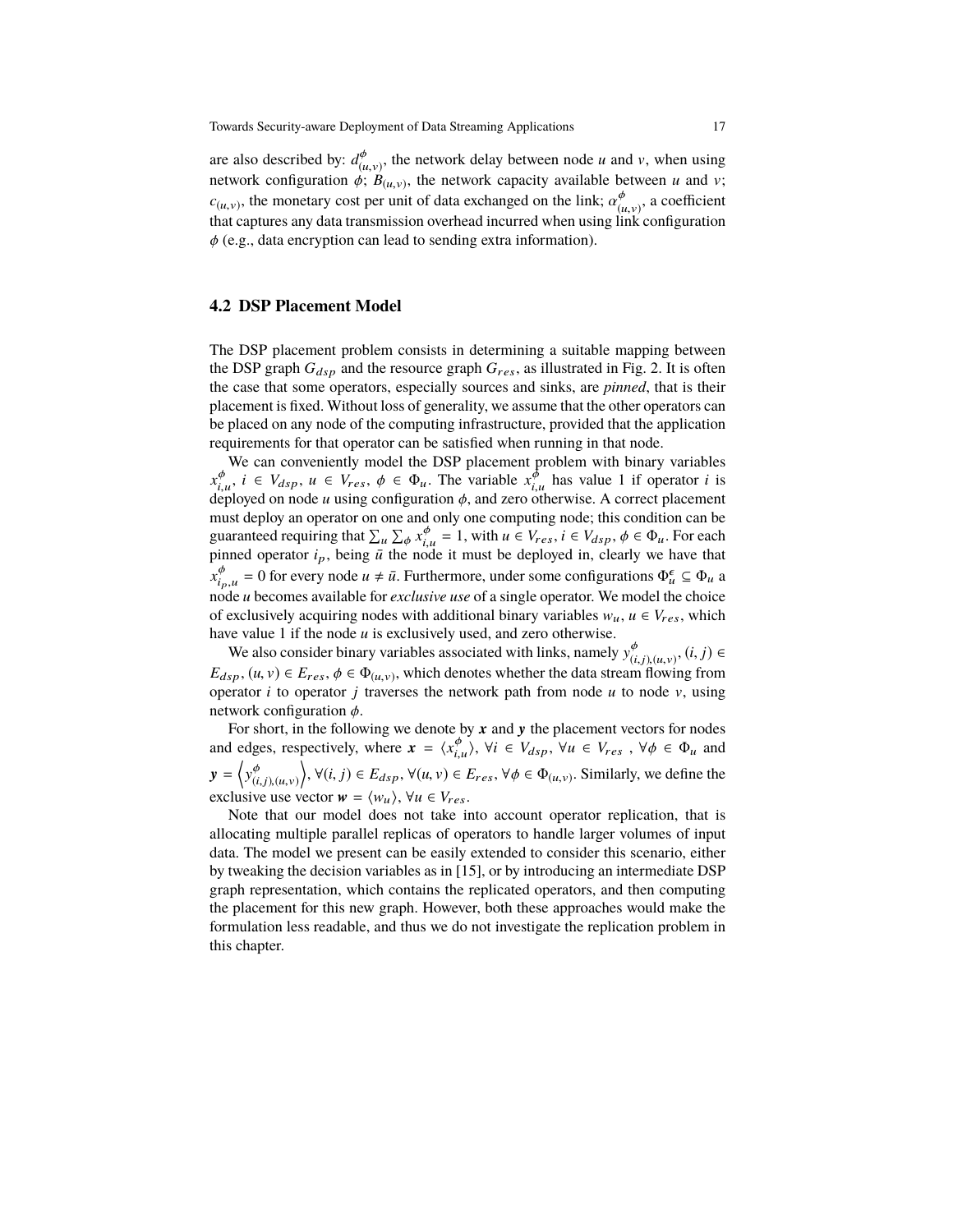### **4.3 QoS and Cost Metrics**

Placement decisions have a significant impact on both the achieved QoS and the associated monetary deployment cost. In this section, we introduce the metrics we are interested in optimizing, and will be used in our optimization problem formulation. Specifically, we are interested in optimizing the trade-offs between performance, security- and privacy-related requirements satisfaction, and deployment cost. To this end, in Sec. 4.3.1 we will consider application response time as the reference performance metric; in Sec. 4.3.2 we will show how requirement satisfaction metrics can be formulated; and in Sec. 4.3.3 we will define the deployment cost metrics we will use. Note that other metrics can be easily included in our optimization framework, e.g., availability or network-related metrics [15]. We do not show their formulation here because of space limitations.

### **4.3.1 Response Time**

DSP applications are often used in latency-sensitive domains, where we are interested in processing newly incoming data as soon as possible. For this reason, a relevant performance metric for DSP application is *response time*. Given a source-to-sink path in the application DAG, we define response time as the time it takes for a data unit emitted by the source to reach the sink, and thus possibly producing a result/response.

In order to formalize the above definition, we consider a source-to-sink path  $\pi = (\pi_1, \pi_2, ..., \pi_{N_{\pi}}), \pi_i \in V_{dsp}$ . We define the application response time associated with the path  $\pi$  as: with the path  $\pi$  as:

$$
R^{\pi}(x, y) = \sum_{i=\pi_1}^{\pi_{N_{\pi}}} R_i(x) + \sum_{p=1}^{N_{\pi}-1} D_{(\pi_p, \pi_{p+1})}(y)
$$
(4)

where the first term accounts for the processing time spent at each operator in  $\pi$ . and the second term accounts for the network delay accumulated along the path. In presence of multiple source-to-sink paths, we may also be interested in the overall application response time  $R(x, y)$ , which we define as the maximum response time among all the paths, i.e.,  $R(x, y) = \max_{\pi} R^{\pi}(x, y)$ .<br>The single operator response time in turn can be

The single operator response time in turn can be formulated as:

$$
R_i(\mathbf{x}) = \sum_{u \in V_{res}} \sum_{\phi \in \Phi_u} R_i(\lambda_i, S_u^{\phi}) x_{i,u}^{\phi}
$$
 (5)

where  $R_i(\lambda, S)$  is the operator response time, evaluated with respect to the current operator input rate  $\lambda_i$ , and processing speedup *S*. The total network delay along the nath  $\pi$  is equal to: path  $\pi$  is equal to: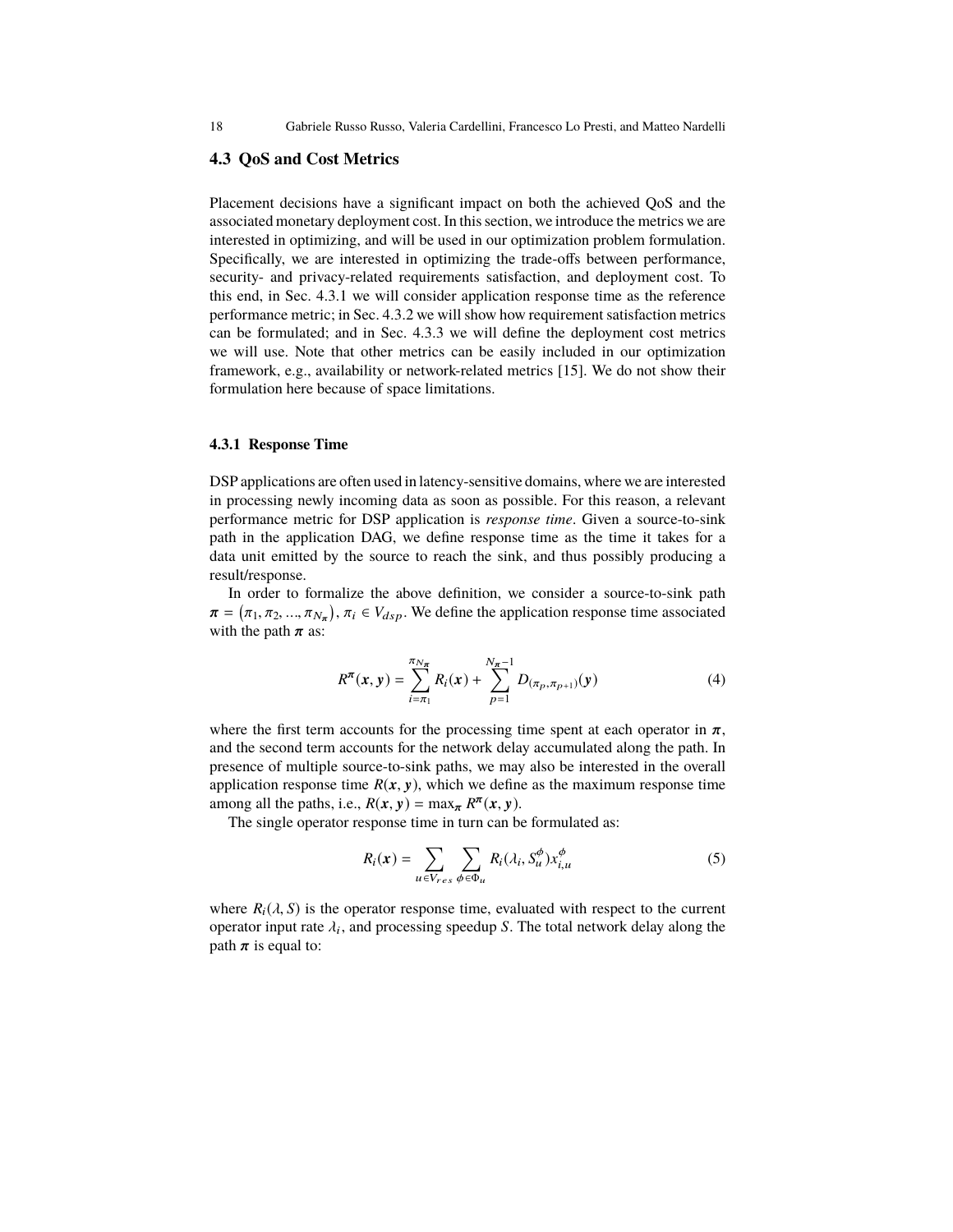Towards Security-aware Deployment of Data Streaming Applications 19

$$
D_{(i,j)}(\mathbf{y}) = \sum_{(u,v)\in E_{res}} \sum_{\phi \in \Phi_{(u,v)}} d_{(u,v)}^{\phi} y_{(i,j),(u,v)}^{\phi}
$$
(6)

#### **4.3.2 Security Requirements**

Performance-related metrics are not sufficient to characterize the application QoS in highly distributed fog-like environments. Actually, it is necessary to take into account additional, non-functional application requirements, especially those related to security needs. To this end, in addition to the traditionally used response time metric, we consider a set of metrics that allow quantitatively reasoning about the satisfaction of application requirements. In particular, we will define metrics of the type  $S^{\beta}_{\alpha}(x, y)$ , which measure the satisfaction level of (a subset of) the application requirements which measure the satisfaction level of (a subset of) the application requirements, with respect to a certain deployment configuration. All these metrics take value in [0, 1], with 1 indicating perfect matching of the application requirements, and 0 no satisfaction at all.

Given a placement  $(x, y)$ , we define an application-level satisfaction metric  $S(x, y)$ , which considers the requirements from every RC:

$$
S(x, y) = \prod_{\omega \in \Omega_{RC}} S_{\omega}(x, y) \tag{7}
$$

Then, we define the satisfaction of application requirements related to RC  $\omega \in \Omega_{RC}$ as:

$$
S_{\omega}(\mathbf{x}, \mathbf{y}) = \prod_{i \in V_{dsp}} S_{\omega}^i(\mathbf{x}) \cdot \prod_{(i,j) \in E_{dsp}} S_{\omega}^{(i,j)}(\mathbf{y})
$$
(8)

where  $S_{\omega}^{i}(x)$  measures the requirements satisfaction for operator *i*, and  $S_{\omega}^{(i,j)}(y)$  for data stream *(i, i)* with respect to  $\omega$ . That is the satisfaction of the requirements data stream  $(i, j)$ , with respect to  $\omega$ . That is, the satisfaction of the requirements in  $\omega$  implies meeting the requirements of all the operators *and* all the streams. In turn, evaluating the requirements satisfaction for an operator (or, equivalently, a stream) with respect to the current placement  $x$ , means evaluating how much its current configuration matches its requirements. Formally, we let  $\phi(x, i)$  denote the node configuration in use by operator *i* under placement  $x$ , i.e.,  $\phi(x, i)$  identifies the unique  $\phi$  such that, for any node  $u \in V_{res}$ ,  $x_{i,u}^{\phi} = 1$ . We have:

$$
S_{\omega}^{i}(x) = S_{\omega}^{i}(\phi(x, i))
$$
\n(9)

Henceforth, for each operator *i*, we need to evaluate  $S_{\omega}^{i}(\phi)$  in order to assess how ch a configuration  $\phi$  satisfies its requirements in  $\omega$ . Recalling that  $O^{\omega,i}$  denotes much a configuration  $\phi$  satisfies its requirements in  $\omega$ . Recalling that  $\Omega_{RO}^{\omega,i}$  denotes the set of ROs in  $\omega$  that characterize the deployment of *i*, which are in conjunction the set of ROs in  $\omega$  that characterize the deployment of *i*, which are in conjunction with each other, we get:

$$
S_{\omega}^{i}(\phi) = \prod_{\rho \in \Omega_{RO}^{\omega, i}} q_{\phi_{\rho}}^{i, \rho}
$$
 (10)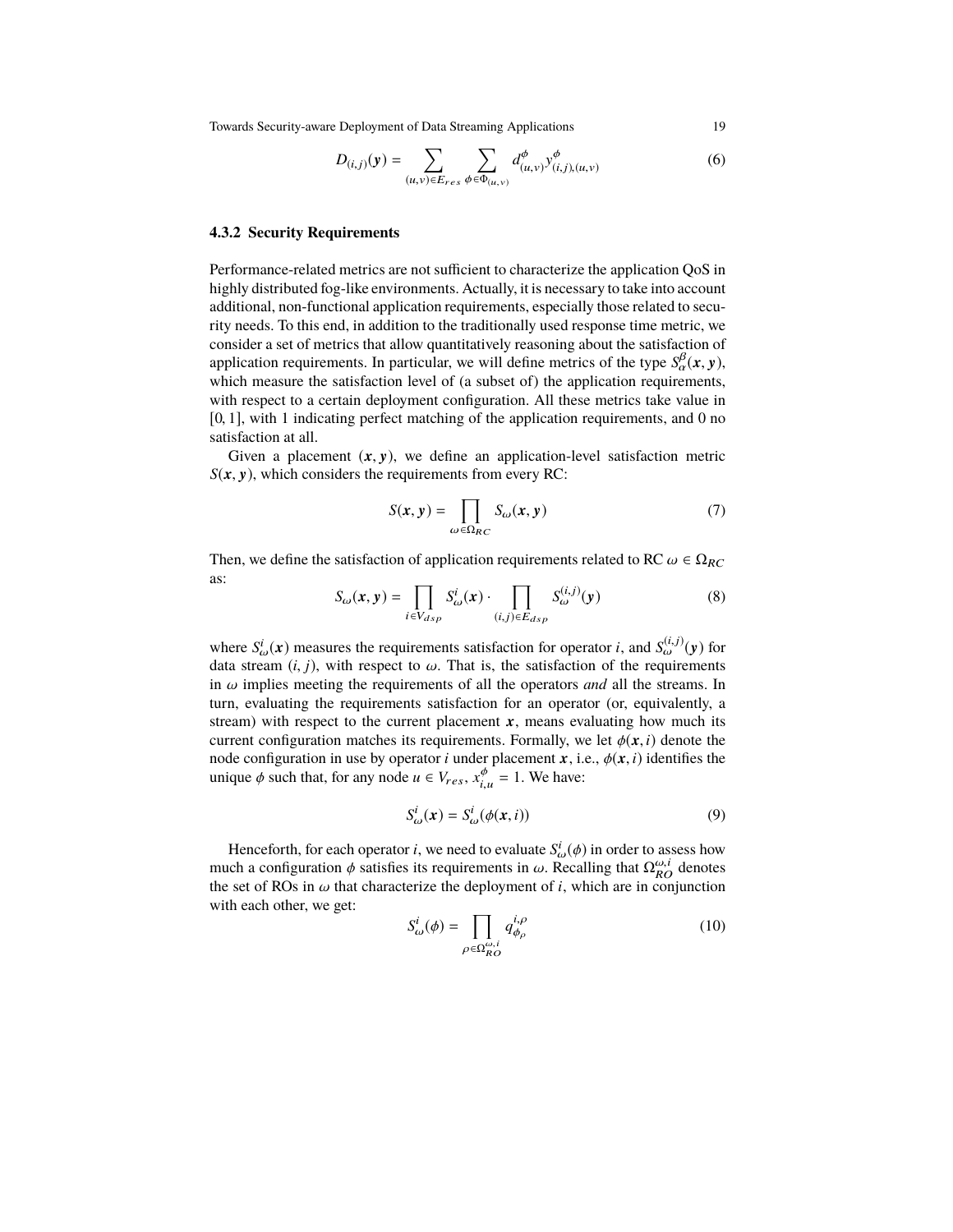where  $q_{\phi}^{i,\rho} \in [0, 1]$  is the preference value assigned by operator *i* to  $\phi_{\rho}$ , and  $\phi_{\rho}$  is the value that abaracterizes a in configuration 4.2 value that characterizes  $\rho$  in configuration  $\phi$ .<sup>2</sup><br>Foutbries can be formulated for d

Equivalent metrics can be formulated for data streams in a similar way. We have:

$$
S_{\omega}^{(i,j)}(\mathbf{y}) = S_{\omega}^{(i,j)}(\phi(\mathbf{y}, (i,j)))
$$
\n(11)

where  $\phi(\mathbf{y}, (i, j))$  is the unique  $\phi$  such that, for any link  $(u, v) \in E_{res}$ ,  $y_{(i,j),(u,v)}^{\phi} = 1$ . Where  $\varphi(y, (i, j))$  is the unique  $\varphi$  such that, for any link  $(u, v) \in Lres$ ,  $y_{(i,j),(u,v)}$  –<br>We can thus evaluate the requirement satisfaction for  $(i, j)$  under configuration  $\phi$ :

$$
S_{\omega}^{(i,j)}(\phi) = \prod_{\rho \in \Omega_{RO}^{\omega,(i,j)}} q_{\phi_{\rho}}^{(i,j),\rho}
$$
 (12)

#### **4.3.3 Deployment Cost**

We model the monetary deployment cost associated with the usage of computing and network resources. We assume a typical pay-as-you-go cost model, where the monetary cost for each resource is proportional to its usage. In this scenario, we define the total deployment cost for the application, per unit of time, as  $C(x, y, w)$ . It accounts for both the cost of the computing resources and the network usage, as follows:

$$
C(x, y, w) = \sum_{u \in V_{res}} C_u(x, w) + \sum_{(u, v) \in E_{res}} C_{(u, v)}(y)
$$
 (13)

The computing nodes cost  $C_u(x, w)$  in turn can be formulated as:

$$
C_u(\mathbf{x}, \mathbf{w}) = \sum_{\phi \in \Phi_u \backslash \Phi_u^{\epsilon}} \sum_{i \in V_{dsp}} Res_{i} c_u x_{i,u}^{\phi} + Res_u c_u w_u \tag{14}
$$

where the first term accounts for the cost paid when the node is not exclusively acquired by an operator, which is proportional to *Res*<sup>i</sup> , the amount of resources allocated to each operator *i*; the second term instead accounts for the cost paid when the node is exclusively used by an operator, which is equivalent to paying for all the resources provided by *u*, *Res*u.

The network usage cost is defined as:

$$
C_{(u,v)}(y) = c_{(u,v)} N_{(u,v)}(y)
$$
\n(15)

with  $N_{(u,v)}(y)$  representing the amount of data exchanged through the link  $(u, v)$ , which can be computed as follows:

$$
N_{(u,v)}(\mathbf{y}) = \sum_{\phi \in \Phi_{(u,v)}} \sum_{(i,j) \in E_{dsp}} b_{(i,j)} \lambda_{(i,j)} \alpha^{\phi}_{(u,v)} y^{\phi}_{(i,j),(u,v)}
$$
(16)

<sup>&</sup>lt;sup>2</sup> We note that the vector  $\phi$  possibly specifies a value  $\phi_\rho$  for a subset of ROs  $\tilde{\Omega}_{RO} \subseteq \Omega_{RO}$ . Thus, with a slight abuse of notation, we assume  $q_{\phi_{\rho}}^{i,\rho} = 0$ ,  $\forall \rho \notin \tilde{\Omega}_{RO}$ , i.e., a configuration  $\phi$  cannot satisfy requirements for any not specified RO.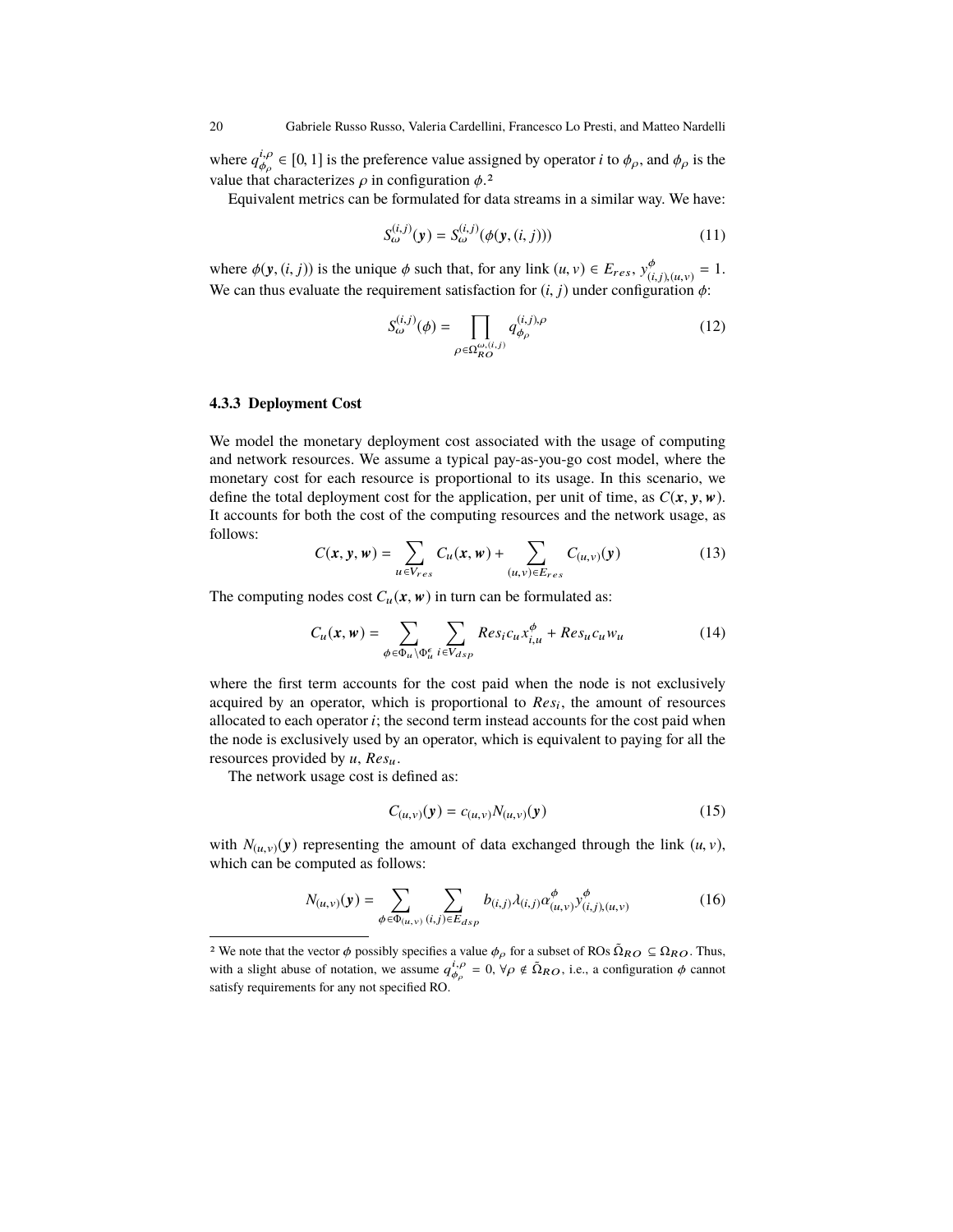where  $b_{(i,j)}\lambda_{(i,j)}$  represents the data rate of the stream  $(i, j)$ , and  $\alpha_{(i, y)}^{\phi}$  is a coefficient that contures any data transmission quarkeed inquired when  $\min_{(i,j)}$  link configure. where  $v_{(i,j)} \alpha_{(i,j)}$  represents the data rate of the stream  $(v, j)$ , and  $u_{(u,v)}$  is a coefficient<br>that captures any data transmission overhead incurred when using link configuration  $\phi$ .

## **5 Security-aware DSP Placement Problem Formulation**

When determining the placement of a DSP application, we aim at optimizing a QoS-based function  $F(x, y)$  that involves one or more of the metrics presented in the previous section. Moreover, we are often expected to additionally satisfy one or more constraints, revolving around the same metrics of interest. For example, a fixed monetary budget may be allocated for running the applications; performancerelated Service Level Objectives (SLOs) may have to be met; security requirements of critical operators may have to be necessarily matched in order for the application to operate.

In this work, relying on the QoS and cost metrics described above, we consider three types of constraints, respectively related to the deployment cost, application performance, and requirements satisfaction.

**Deployment Cost** Given a defined available budget  $C_{max}$ , the total application deployment cost must not exceed *C*max.

**Performance** We assume performance-related SLO to be defined for the application, expressed in terms of application response time. In particular, an upper bound  $R_{max}^{\pi}$  is defined for each source-to-sink path  $\pi$ . Distinct paths indeed possibly carry<br>out processing tasks that are more or less latency-critical, and thus can be subject to out processing tasks that are more or less latency-critical, and thus can be subject to different SLOs.

**Security-related Requirements** Given a specification of the application Requirements Forest, and the requirement satisfaction metrics defined in the previous section, several constraints can be introduced in the deployment optimization problem, which allow to model both "hard" and "soft" security requirements. The generic requirement satisfaction constraint has the form:

$$
S_{\alpha}^{\beta}(\cdot) \ge S_{\alpha,min}^{\beta} \tag{17}
$$

By replacing  $S^B_{\alpha}(\cdot)$  with the appropriate concrete metric, the constraint can be applied<br>to a specific subset of the requirements forget. For example, by using  $S_{\alpha}(\mathbf{x}, \mathbf{y})$ , we can to a specific subset of the requirements forest. For example, by using  $S_{\omega}(x, y)$ , we can formulate a constraint on the satisfaction of the requirements in the RC  $\omega \in \Omega_{RC}$ ; using  $S^i_\rho(\phi(x, i))$ , we can formulate a constraint associated with a specific operator  $i \in V$ , and a single BO  $\rho \in \Omega$  positive to using  $S(x, y)$  the constraint applies to  $i \in V_{dsp}$ , and a single RO  $\rho \in \Omega_{RO}$ ; instead, using  $S(x, y)$ , the constraint applies to the whole application requirement forest the whole application requirement forest.

Furthermore, by properly setting the lower bound  $S_{\alpha,min}^{\rho}$ , we can model different kinds of requirements. If  $S_{\alpha,min}^{\beta} = 0$  and strict inequality is used, the constraint only prohibits using deployment solutions where configurations not accepted by the application are used (e.g., an operator requiring a Linux-based OS cannot be deployed in a Windows-based node); if  $S_{\alpha,min}^P = 1$  we get a hard constraint, where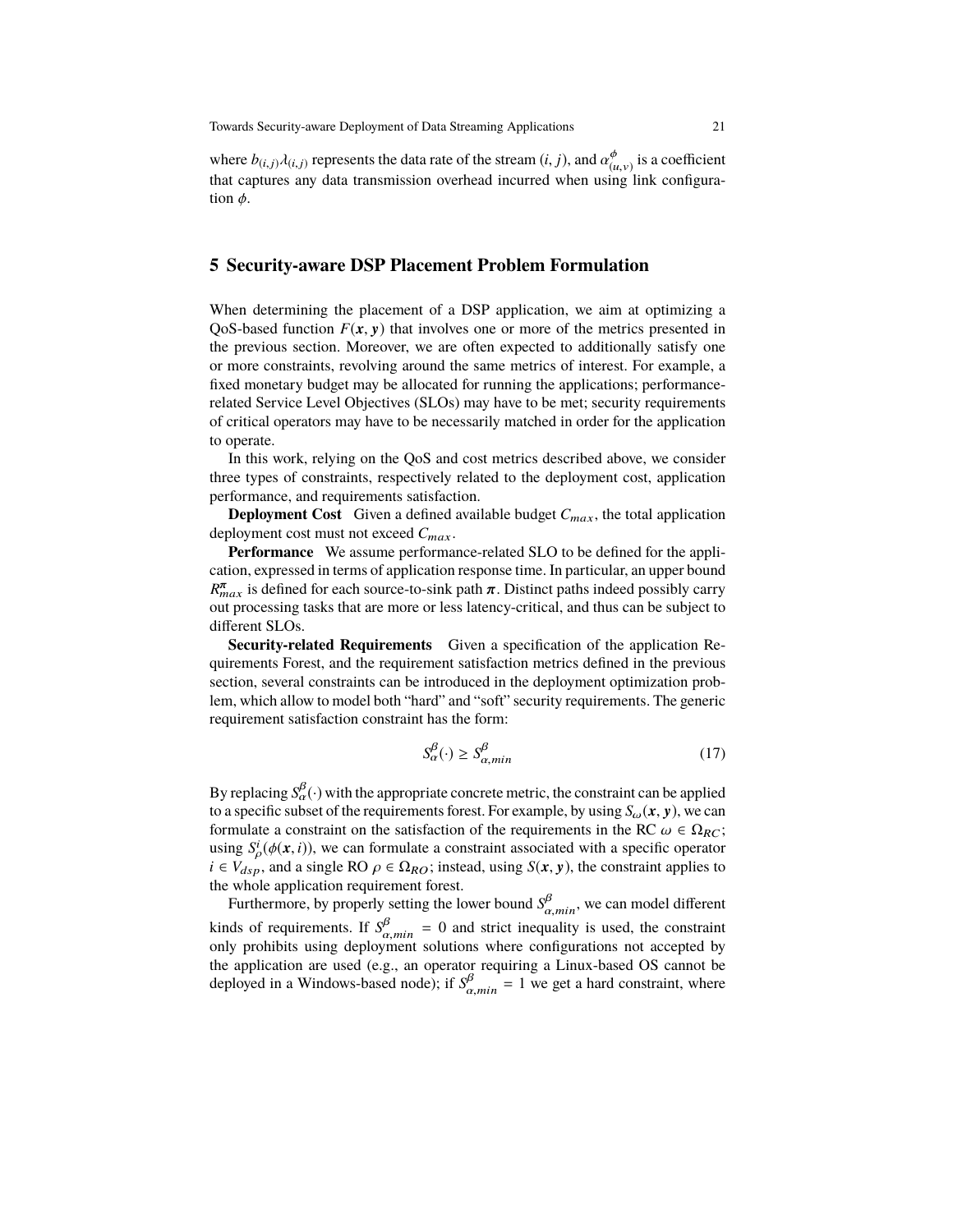22 Gabriele Russo Russo, Valeria Cardellini, Francesco Lo Presti, and Matteo Nardelli

every single involved requirement must be completely satisfied; if  $S_{\alpha,min}^{\beta} \in (0,1)$  we get a soft constraint, where only a minimum level of satisfaction is needed, based on the preference values assigned to the various configurations.

## **5.1 Problem Formulation**

We formulate the Security-aware DSP Placement (SDP) problem as an Integer Linear Programming (ILP) model as follows:

> **min**  $\min_{x,y} F(x, y)$

**subject to:**

$$
R_{max}^{\pi} \ge R^{\pi}(x, y) \qquad \forall \pi \in \Pi_{dsp} \qquad (18)
$$

$$
C_{max} \ge C(\mathbf{x}, \mathbf{y}, \mathbf{w})\tag{19}
$$

$$
\tilde{S}_{\alpha,min}^{\beta} \le \tilde{S}_{\alpha}^{\beta}(x, y)
$$
\n(20)

$$
B_{(u,v)} \ge N_{(u,v)}(y) \qquad \forall (u,v) \in E_{res} \qquad (21)
$$

$$
Res_u \ge \sum_{i \in V_{dsp}} \sum_{\phi \in \Phi_u} Res_i x_{i,u}^{\phi} \qquad \forall u \in V_{res}
$$
 (22)

$$
1 = \sum_{u \in V_{res}} \sum_{\phi \in \Phi_u} x_{i,u}^{\phi} \qquad \qquad \forall i \in V_{dsp} \qquad (23)
$$

$$
\sum_{\phi \in \Phi_u} x_{i,u}^{\phi} = \sum_{v \in V_{res}} \sum_{\phi \in \Phi_{(u,v)}} y_{(i,j),(u,v)}^{\phi} \qquad \text{v}_{u \in V_{res}}^{\forall (i,j) \in E_{dsp}},\tag{24}
$$

$$
\sum_{\phi \in \Phi_{\nu}} x_{j,\nu}^{\phi} = \sum_{u \in V_{res}} \sum_{\phi \in \Phi_{(u,v)}} y_{(i,j),(u,v)}^{\phi} \qquad \qquad \forall (i,j) \in E_{dsp},
$$
\n(25)

$$
w_u \ge \sum_{i \in V_{dsp}} \sum_{\phi \in \Phi_u^{\epsilon}} x_{i,u}^{\phi} \qquad \forall u \in V_{res} \qquad (26)
$$

 $∀i ∈ V_{disp,}$ <br> $u ∈ V_{r}$ 

$$
(1 - w_u)M \ge \sum_{i \in V_{dsp}} \sum_{\phi \in \Phi_u \setminus \Phi_u^{\epsilon}} x_{i,u}^{\phi} \qquad \forall u \in V_{res} \qquad (27)
$$

$$
w_u \in \{0, 1\} \qquad \qquad \forall u \in V_{res}
$$
  

$$
x_{i,u}^{\phi} \in \{0, 1\} \qquad \qquad \forall i \in V_{res},
$$
  

$$
w \in V_{res},
$$
  

$$
\phi \in \Phi_u
$$

$$
x_{i,u}^{\psi} \in \{0, 1\}
$$
  
\n
$$
y_{(i,j),(u,v)}^{\phi} \in \{0, 1\}
$$
  
\n
$$
y_{(i,j),(u,v)}^{\phi} \in \{0, 1\}
$$
  
\n
$$
y_{(i,j),(u,v)}^{\phi} \in \{0, 1\}
$$
  
\n
$$
y_{(i,j),(u,v)}^{\phi} \in \{0, 1\}
$$

where  $M \gg 1$  is a large constant, and  $\tilde{S}(\cdot) = \log S(\cdot)$  is used in order to obtain linear expressions for the requirements satisfaction metrics. Constraints (18)-(20) model the QoS- and cost-related bounds described above, where - as explained - (20) may actually be replaced by several constraints involving different security requirements. Constraints (21) and (22) are capacity constraints, modeling, respectively, the lim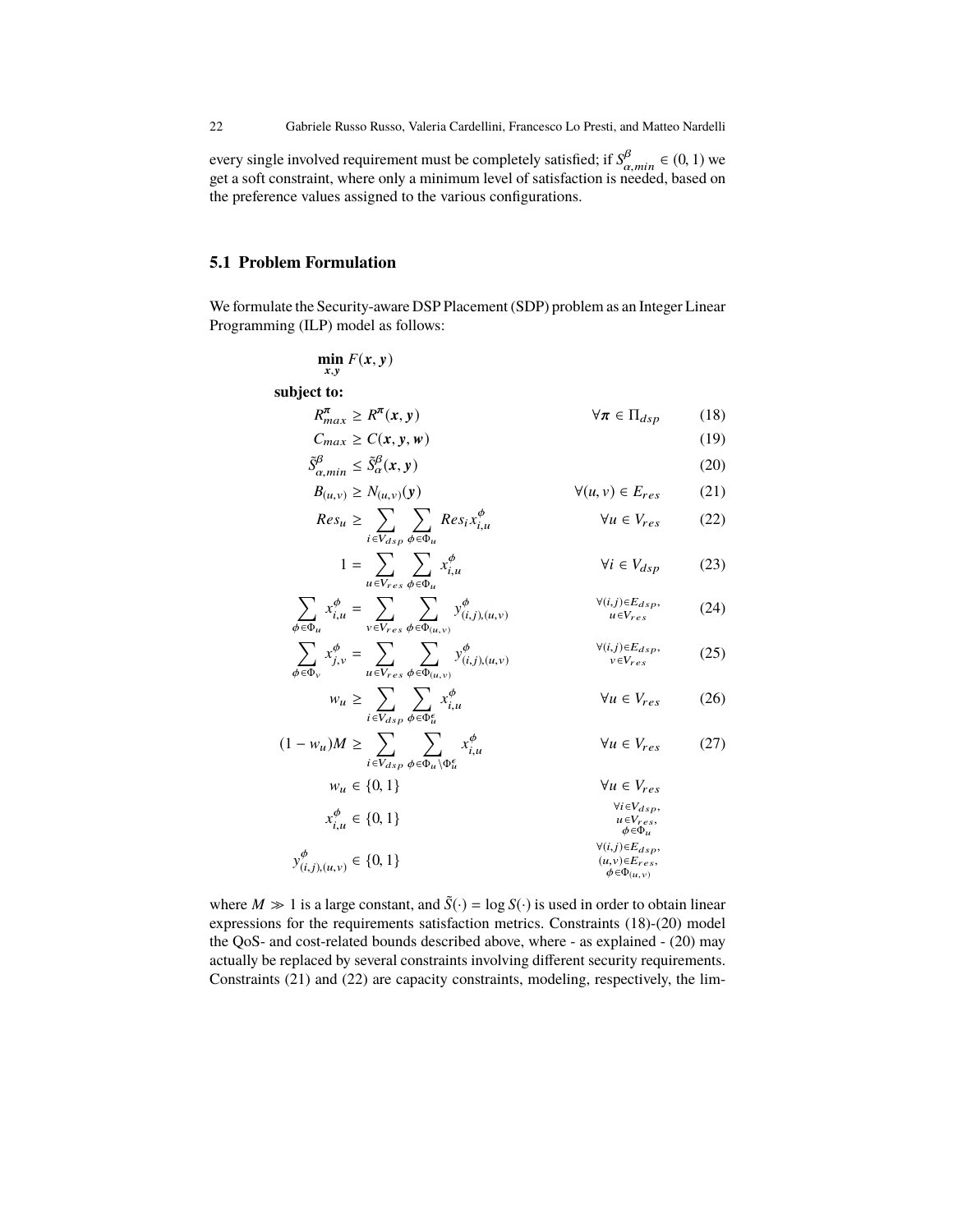ited capacity of network links, and the limited amount of computational resources available at nodes. Equation (23) reflects the fact that a single node and a single configuration must be chosen for each operator. Equations (24) and (25) are flow conservation constraints, which model the logical AND relationship between placement variables. Constraints (26) and (27) model the relationship between exclusive use variables and placement configurations.

It is easy to realise that SDP is a NP-hard problem. To this end, it suffices to observe that SDP is a generalization of the optimal DSP placement problem presented in [14], which has been shown to be NP-hard.

### **5.2 Example**

We formulate the SDP problem for the smart health application presented in the previous sections. The requirements for this application, described in Sec. 3, were reported in Fig. 5. We further assume that a fixed budget  $C_{max}$  is allocated for deploying the application, and the application is expected to meet SLOs formulated in terms of response time. Specifically, denoting as  $\pi_1$  the operators path from the source to  $sink_1$ , we assume  $\pi_1$  to have strict latency requirements, and set the maximum response time along the path,  $R_{max}^{\pi_1}$ , to 10 ms. For the other path,  $\pi_2$ , we<br>set  $R^{\pi_2} = 100$  ms. Moreover, as we want none of the application requirements to set  $R_{max}^{\pi_2}$  = 100 ms. Moreover, as we want none of the application requirements to be ignored, we require  $S(x, y)$  to be strictly greater than zero.

We consider different scenarios for formulating the SDP problem, as follows:

- *Scenario A*: we solve SDP maximizing the satisfaction of application requirements, i.e.,  $F(x, y) = \tilde{S}(x, y)$ ;
- *Scenario B*: we solve SDP minimizing the worst-case application response time, i.e.,  $F(x, y) = \max_{\pi \in \Pi_{d,sp}} R_{\pi}(x, y)$ . We also consider three cases, considering an additional constraint on overall requirements satisfaction: (i)  $S(x, y) > 0$ ; (ii)  $S(x, y) \ge 0.9$ ; (iii)  $S(x, y) \ge 0.99$ .

The computing infrastructure we consider for deployment is depicted in Fig. 6. The infrastructure is composed of 15 geographically distributed computing nodes: 3 edge nodes, 4 fog nodes distributed across two micro-data centers, and 8 cloud nodes distributed across two data centers. We assume that the application data source is pinned on the first edge node. The operators and the sinks can be freely placed in any node of the infrastructure. Compared to a reference cloud node, processing at the fog nodes is 10% slower, and 20% slower at the edge. Conversely, cloud nodes are cheaper than those in the fog, which in turn are cheaper than edge nodes. We assume network delay to be negligible within the same geographical region (i.e., the same (micro-)data center). We further assume that fog and cloud nodes support operator execution either as bare processes, or within containers or within VMs, whereas operators cannot be deployed in edge nodes using VMs. Moreover, we assume edge nodes cannot be acquired exclusively by a single operator in this scenario.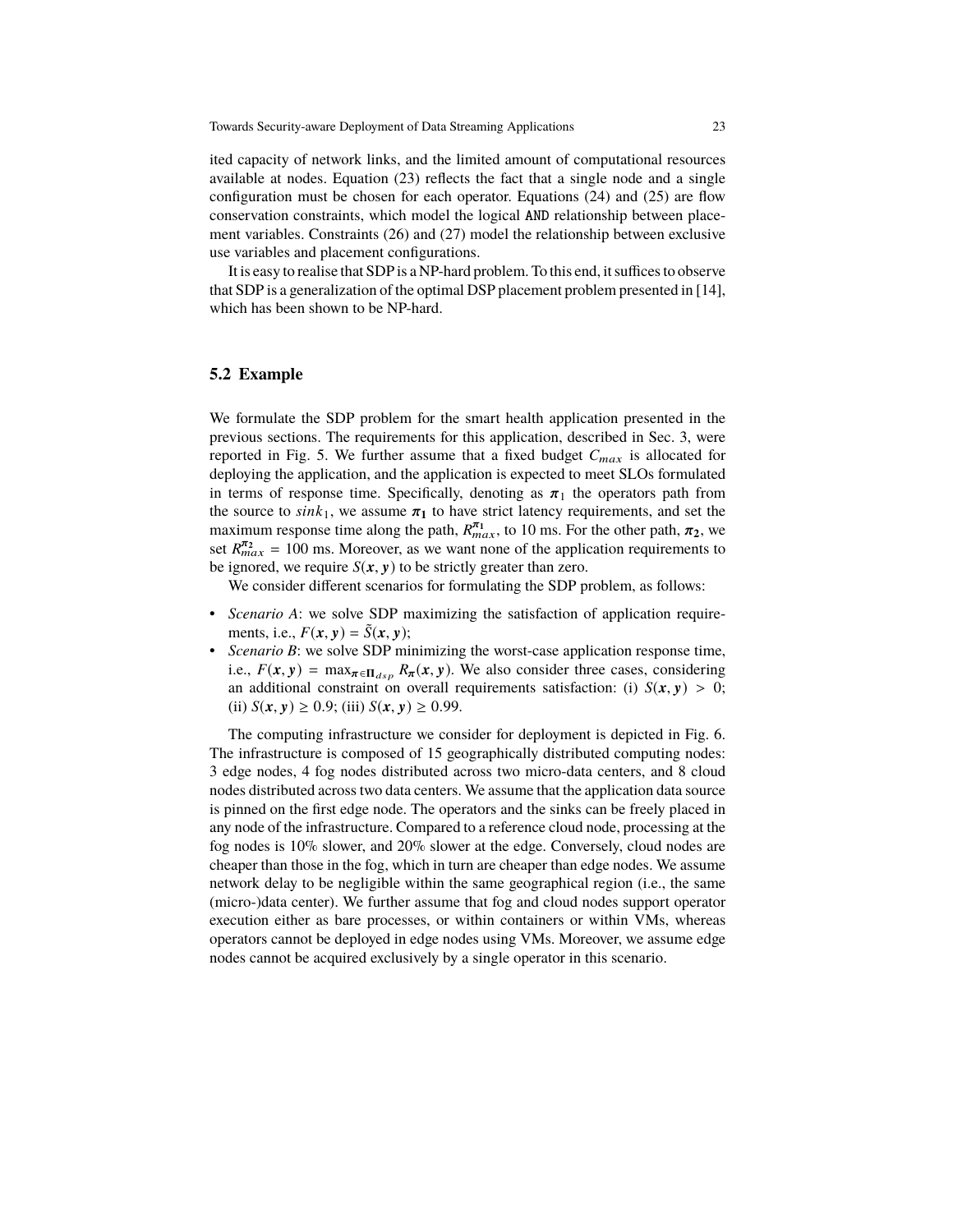

Fig. 6: Illustration of the computing infrastructure used in the example, comprising edge nodes, fog micro-data centers, and cloud data centers.

**Results in Scenario A** In this scenario, SDP aims at maximizing the security requirements satisfaction. To illustrate the results, we solve SDP considering different choices for the monetary budget  $C_{max}$ , namely 5, 6, 7, and 10 \$/h. The optimization results in this scenario are reported in Table 1. In Fig. 7, we show the deployment computed by SDP for  $C_{max} \in \{5, 10\}$  \$/h. In all the considered experiments, traffic encryption is enforced for all the data streams in the application. The minimum budget  $C_{max} = 5$  \$/h leads to a requirements satisfaction degree equal to 0.9. As illustrated in Fig. 7a, in this case fog and cloud nodes are used for deploying application operators (except for the pinned data source), with  $op<sub>2</sub>$  running in an exclusively acquired node. Conversely,  $op_1$  is deployed in a multi-tenant node, leading to partial requirements satisfaction. When the cost budget is raised to 10 \$/h, we can note that (i)  $op_1$  is deployed in a dedicated node, completely satisfying its isolation requirement, (ii) the application path to  $sink_2$  is deployed in the fog, without relying on any cloud node, and (iii) the other application path is deployed across 3 geographical regions instead of 4 as in the previous case. The total application response time along the two paths is thus reduced, respectively, from 9 ms to 6 ms and from 6 ms to 4 ms. However, the deployment cost is doubled, from <sup>4</sup>.<sup>6</sup> \$/h to <sup>9</sup>.<sup>7</sup> \$/h.

In the other configurations, instead, with slightly larger allocations for  $C_{max}$ , SDP is able to perfectly match application requirements. In all the cases, the response time along both the paths is within the SLO bound.

| $C_{max}$ (\$/h) $C$ (\$/h) $R^{\pi_1}$ (ms) $R^{\pi_2}$ (ms) |     |     |      | S   |
|---------------------------------------------------------------|-----|-----|------|-----|
|                                                               | 4.6 | 9.1 | 6.0  | 0.9 |
| 6                                                             | 5.9 | 9.1 | 12.0 | 1.0 |
|                                                               | 6.5 | 9.1 | 9.0  | 1.0 |
| 10                                                            | 9.7 | 6.1 | 4.0  | 1.0 |

Table 1: Optimization results in *Scenario A* of the example.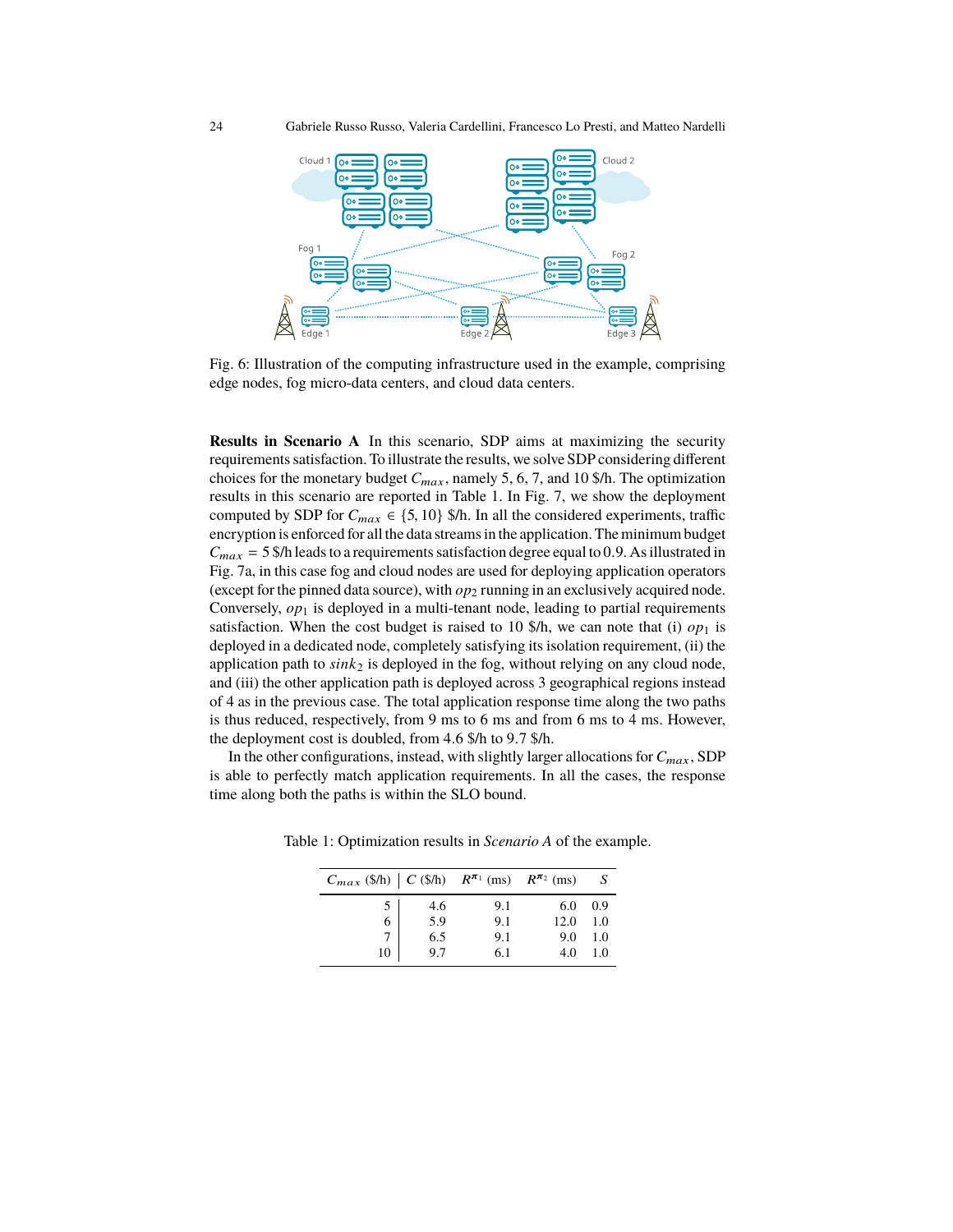Towards Security-aware Deployment of Data Streaming Applications 25



Fig. 7: Deployment computed by SDP in example Scenario A.

**Results in Scenario B** In this scenario we aim at minimizing the application response time, while requiring a minimum level of requirements satisfaction,  $S_{min}$ . We again consider different values for the maximum cost  $C_{max} \in \{5, 6, 7, 10\}$ , and solve SDP varying the requirements satisfaction constraint. In Table 2 we report the optimization results, while in Fig. 8 we show the deployment computed by SDP for two illustrative cases.

Requiring  $S(x, y) > 0$  means that only configurations with non-zero requirements satisfaction can be adopted. Whatever the monetary budget, in this case SDP computes placement solutions where requirements satisfaction is rather low. Fig. 8a shows the solution for  $C_{max} = 5$  \$/h. In order to minimize latency, differently from Scenario A, for this scenario SDP does not use cloud nodes. Traffic encryption is only used on the "critical" path towards *sink*1, and only *op*<sup>2</sup> is deployed in a dedicated node, as it does not admit other configurations.

When we require  $S(x, y) \ge 0.9$ , SDP computes solutions characterized by higher requirements satisfaction (0.<sup>9</sup> in all the considered settings), with negligible impact on application response time and deployment cost. Interestingly, when we require  $S(x, y) \ge 0.99$ , SDP is not able to find a feasible solution if the monetary budget is 5 \$/h. Indeed, it would need to exclusively acquire more than one computing node, and that is expensive. With a higher budget instead SDP is able to perfectly match the application requirements. We note that this happens at the cost of slightly higher response time, especially on the critical path  $\pi_1$ . Fig. 8b shows the deployment determined when  $C_{max} = 10$  \$/h. Again, "far" cloud nodes are not used in this scenario. In this setting, traffic encryption is enabled for all the data streams, and an additional fog node is exclusively acquired for deploying  $op<sub>1</sub>$  to satisfy the security requirements.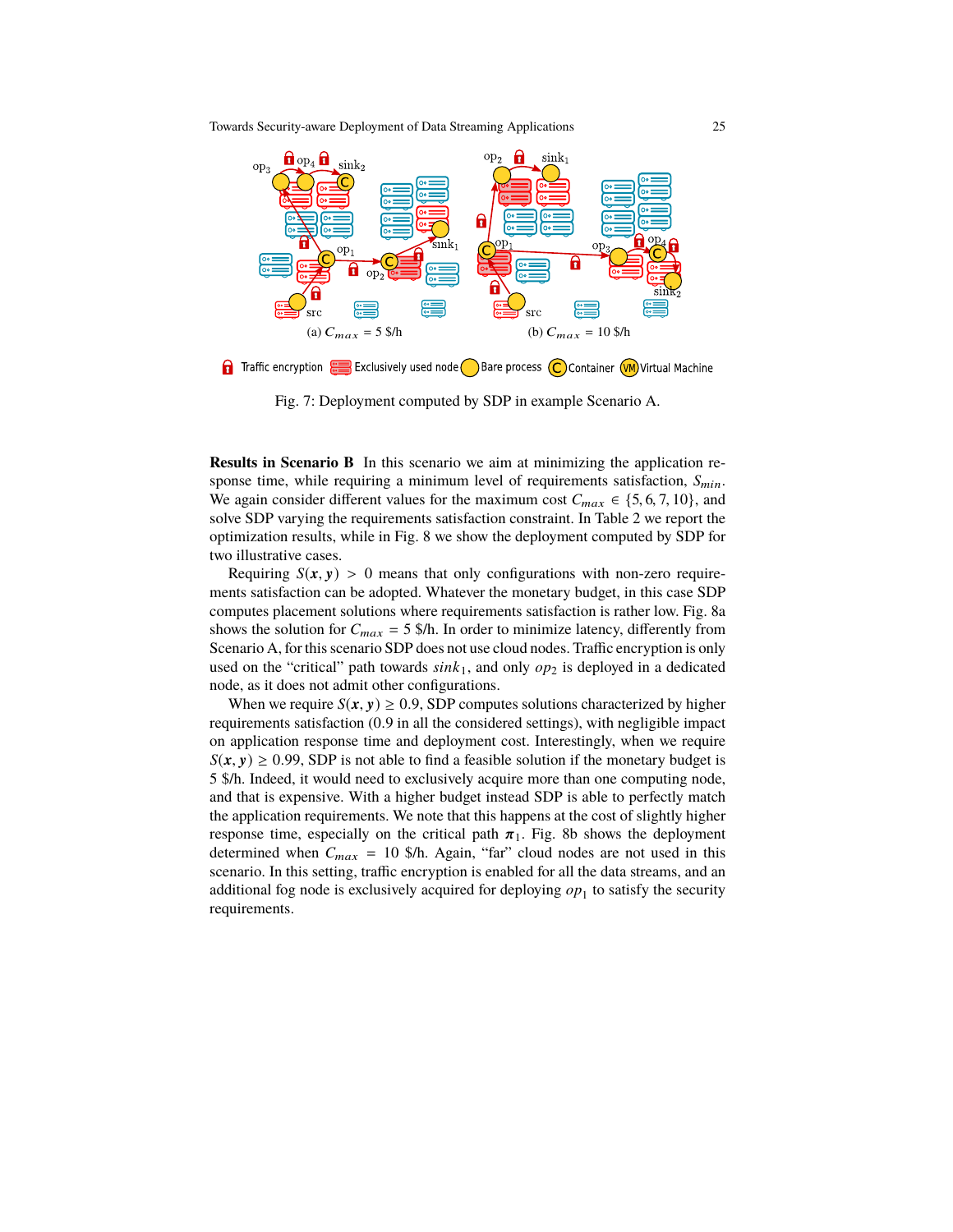| $C_{max}$ (\$/h) |      | $S_{min}$ $C$ (\$/h) | $R^{\pi_1}$ (ms) | $R^{\pi_2}$ (ms) | S    |
|------------------|------|----------------------|------------------|------------------|------|
| 5                | > 0  | 4.6                  | 6.1              | 6.0              | 0.11 |
| 6                | > 0  | 5.2                  | 1.1              | 6.0              | 0.23 |
| 7                | > 0  | 5.2                  | 1.1              | 6.0              | 0.45 |
| 10               | > 0  | 9.4                  | 1.1              | 1.0              | 0.23 |
| 5                | 0.90 | 4.6                  | 6.1              | 6.0              | 0.90 |
| 6                | 0.90 | 5.2                  | 1.1              | 6.0              | 0.90 |
| 7                | 0.90 | 5.2                  | 1.1              | 6.0              | 0.90 |
| 10               | 0.90 | 9.4                  | 1.1              | 1.0              | 0.90 |
| 5                | 0.99 |                      |                  |                  |      |
| 6                | 0.99 | 5.9                  | 6.1              | 6.0              | 1.00 |
| 7                | 0.99 | 6.5                  | 4.1              | 6.0              | 1.00 |
| 10               | 0.99 | 9.1                  | 2.1              | 4.0              | 1.00 |

Table 2: Optimization results in *Scenario B* of the example. The case where  $S_{min}$  is set to <sup>0</sup>.<sup>99</sup> is not feasible when a budget of <sup>5</sup> \$/h is allocated.



**n** Traffic encryption **Exclusively used node** Bare process **C** Container (VM) Virtual Machine

Fig. 8: Deployment computed by SDP in example Scenario B.

# **6 Discussion**

State-of-the-art solutions for the DSP placement problem allow to effectively optimize several QoS metrics, taking into account both functional and non-functional characterizations of the application operators and the underlying computing infrastructure. However, when we move applications out of the traditionally used data centers, we are forced to look at security, privacy, and data integrity concerns as major issues. Unfortunately, existing techniques often completely neglect these aspects.

SDP aims at overcoming this limitation by reserving a primary role to application deployment requirements. The forest-based approach we presented for specifying application requirements allows to easily integrate satisfaction metrics into the placement optimization problem; moreover, it provides large flexibility for formal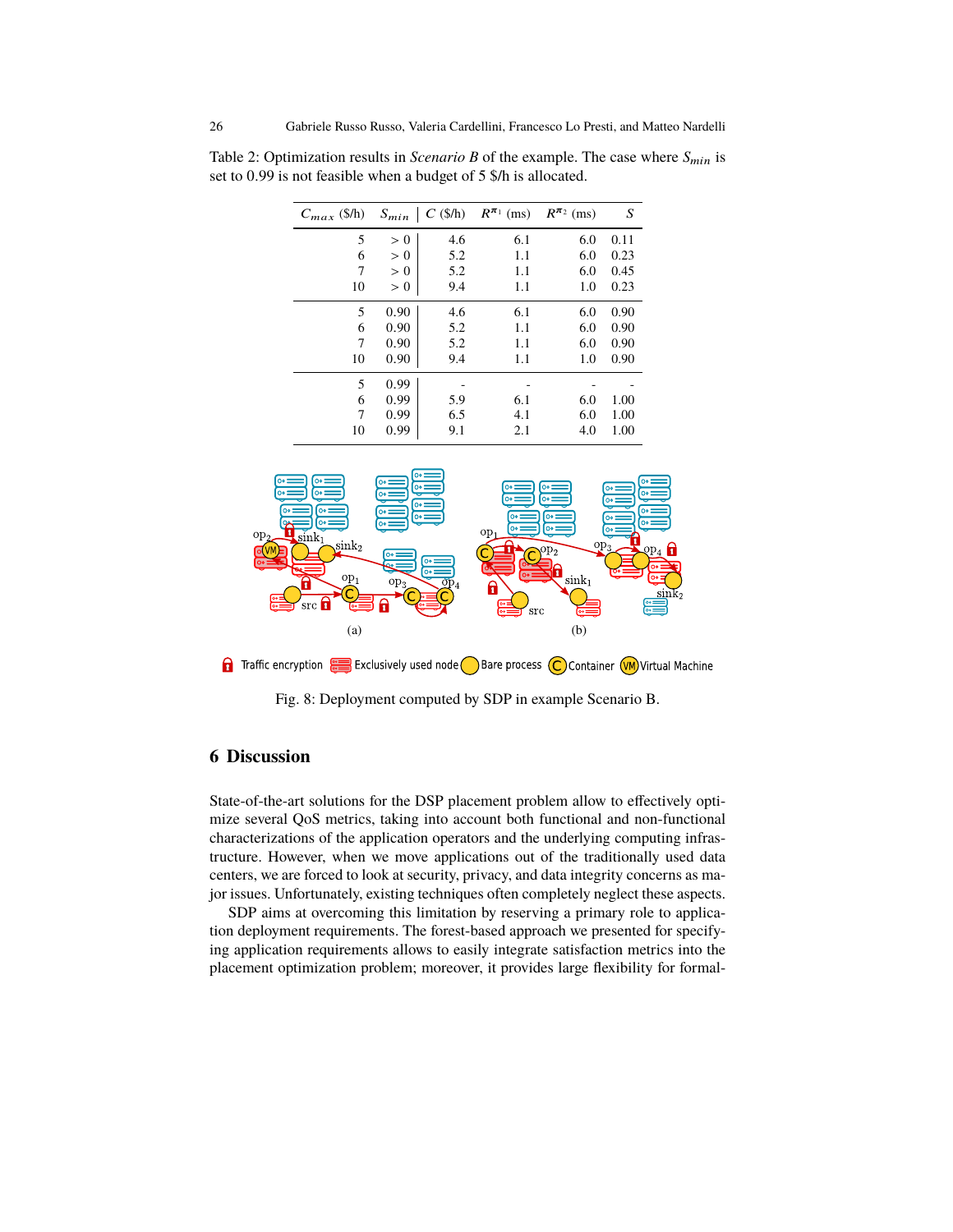izing application needs. In particular, compared to similar works in the literature, our approach allows - when needed - to apply different policies to different types of requirements (e.g., to multiple RCs), and to different operators/data streams, instead of necessarily collapsing "security" to a single numerical indicator. It is worth observing that the requirements formalism and the associated metrics presented in this chapter might not perfectly suit every application domain. Nevertheless, SDP can be easily adapted to work with a different toolbox for quantitative modeling of security aspects (e.g., a probabilistic model like that presented in [25]).

The concept of operator (data stream) and node (link) configurations we introduced in SDP provides additional degrees of freedom in the placement optimization. Compared to previous work on the topic, SDP goes beyond simply determining a mapping from operators to computing nodes, by also identifying the specific software configuration to be adopted for each operator. The integration of this configuration optimization approach with existing software orchestration platforms will be subject of further investigations, in order to have a system capable of automatically choosing and *applying* necessary configuration for the deployed application.

As noted above, some possible extensions of the presented problem formulation were intentionally not tackled in this work, and deferred to future research. First of all, the formulation can be easily generalized to take into account the operator replication problem, e.g., adopting the approach used in [15]. Moreover, we have not specifically covered here the issues related to run-time deployment adaptation, focusing instead on the initial application placement. Nonetheless, adaptation overhead metrics can be readily introduced in SDP, e.g., following our previous work [13].

### **7 Conclusion**

In this chapter, we looked at how security aspects impact the placement problem for DSP applications. The recent trend of shifting data analytics services from traditionally used cloud data centers to fog computing environments, in order to reduce network latency between applications and data sources, forces us to deal with a broader range of security and privacy issues.

We presented an approach, based on a forest of AND-OR trees, for specifying additional non-functional application requirements, which are hardily captured by existing techniques for placement optimization. Relying on this formalism, we also defined a set of metrics that allow to quantitatively reason about requirements satisfaction, especially as regards security aspects. We included these metrics in the ILP-based SDP problem, which determines the optimal DSP application placement according to several QoS constraints. By means of an illustrative case study of a smart health application in the fog, we provided insights about the trade-offs between performance, cost, and security computed by SDP. Our approach provides great flexibility for specifying requirements, as well as optimization objectives and constraints. We pointed out some open research directions, especially as regards the integration of SDP with existing DSP frameworks. As future work, we plan to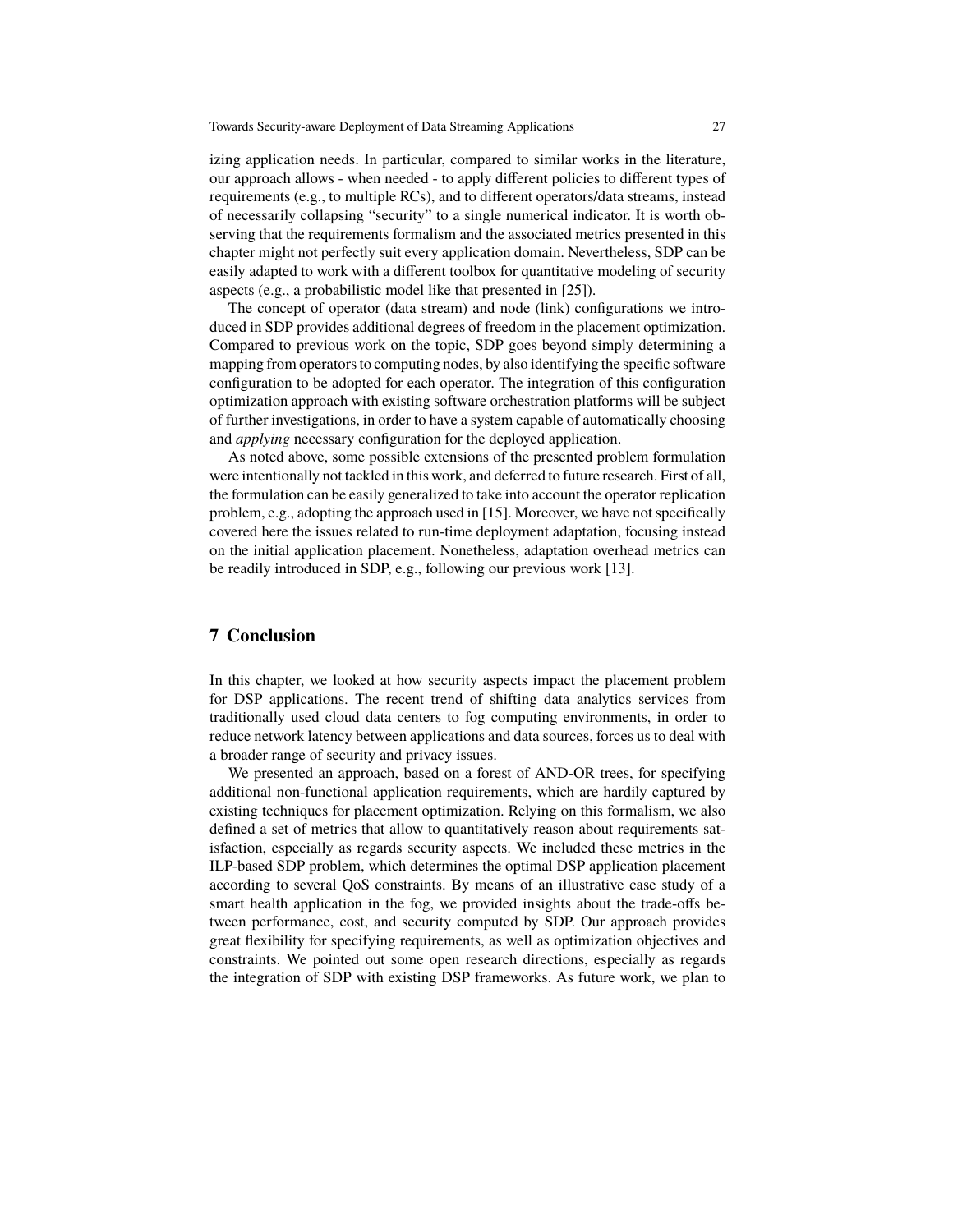investigate this direction, by complementing our modeling effort with experimental validations, where concrete cybersecurity issues must be fitted within SDP.

# **References**

- 1. Abadi, D.J., Ahmad, Y., Balazinska, M., Çetintemel, U., et al.: The design of the Borealis stream processing engine. In: Proc. CIDR '05. pp. 277–289 (2005)
- 2. Agbo, C.C., Mahmoud, Q.H., Mikael Eklund, J.: A scalable patient monitoring system using Apache Storm. In: Proc. 2018 IEEE Canadian Conf. on Electrical Computer Engineering. pp. 1–6. CCECE '18 (2018)
- 3. Anh, D.T.T., Datta, A.: Streamforce: Outsourcing access control enforcement for stream data to the clouds. In: Proc. ACM CODASPY '14. pp. 13–24 (2014)
- 4. Aniello, L., Baldoni, R., Querzoni, L.: Adaptive online scheduling in Storm. In: Proc. ACM DEBS '13. pp. 207–218 (2013)
- 5. Arkian, H.R., Diyanat, A., Pourkhalili, A.: MIST: Fog-based data analytics scheme with costefficient resource provisioning for IoT crowdsensing applications. J. Parallel Distrib. Comput. **82**, 152–165 (2017)
- 6. de Assunção, M.D., da Silva Veith, A., Buyya, R.: Distributed data stream processing and edge computing: A survey on resource elasticity and future directions. J. Netw. Comput. Appl. **103**, 1–17 (2018)
- 7. Backman, N., Fonseca, R., Çetintemel, U.: Managing parallelism for stream processing in the cloud. In: Proc. HotCDP '12. pp. 1:1–1:5. ACM (2012)
- 8. Bellendorf, J., Mann, Z.A.: Classification of optimization problems in fog computing. Future Gener. Comput. Syst. **107**, 158–176 (2020)
- 9. Brogi, A., Forti, S., Guerrero, C., Lera, I.: How to place your apps in the fog: State of the art and open challenges. Software: Practice and Experience (2019)
- 10. Burkhalter, L., Hithnawi, A., Viand, A., Shafagh, H., Ratnasamy, S.: TimeCrypt: Encrypted data stream processing at scale with cryptographic access control. In: Proc. USENIX NSDI '20. pp. 835–850 (Feb 2020)
- 11. Cao, J., Carminati, B., Ferrari, E., Tan, K.L.: ACStream: Enforcing access control over data streams. Proc. IEEE ICDE '09 pp. 1495–1498 (2009)
- 12. Cardellini, V., Lo Presti, F., Nardelli, M., Rossi, F.: Self-adaptive container deployment in the fog: A survey. In: Proc. ALGOCLOUD '19. LNCS, Springer (2020)
- 13. Cardellini, V., Lo Presti, F., Nardelli, M., Russo Russo, G.: Optimal operator deployment and replication for elastic distributed data stream processing. Concurr. Comput.: Pract. Exper. **30**(9) (2018)
- 14. Cardellini, V., Grassi, V., Lo Presti, F., Nardelli, M.: Optimal operator placement for distributed stream processing applications. In: Proc. ACM DEBS '16. pp. 69–80 (2016)
- 15. Cardellini, V., Grassi, V., Lo Presti, F., Nardelli, M.: Optimal operator replication and placement for distributed stream processing systems. ACM SIGMETRICS Perfom. Eval. Rev. **44**(4), 11– 22 (May 2017)
- 16. Carminati, B., Ferrari, E., Cao, J., Tan, K.L.: A framework to enforce access control over data streams. ACM Trans. Inf. Syst. Secur. **13**(3) (Jul 2010)
- 17. Carminati, B., Ferrari, E., Tan, K.: Enforcing access control over data streams. In: Proc. ACM SACMAT '07. pp. 21–30 (2007)
- 18. Chandramouli, B., Goldstein, J., Barga, R., Riedewald, M., Santos, I.: Accurate latency estimation in a distributed event processing system. In: Proc. IEEE ICDE '11. pp. 255–266 (2011)
- 19. Chaturvedi, S., Simmhan, Y.: Toward resilient stream processing on clouds using moving target defense. In: Proc. IEEE ISORC '19. pp. 134–142 (2019)
- 20. Chatzistergiou, A., Viglas, S.D.: Fast heuristics for near-optimal task allocation in data stream processing over clusters. In: Proc. ACM CIKM '14. pp. 1579–1588 (2014)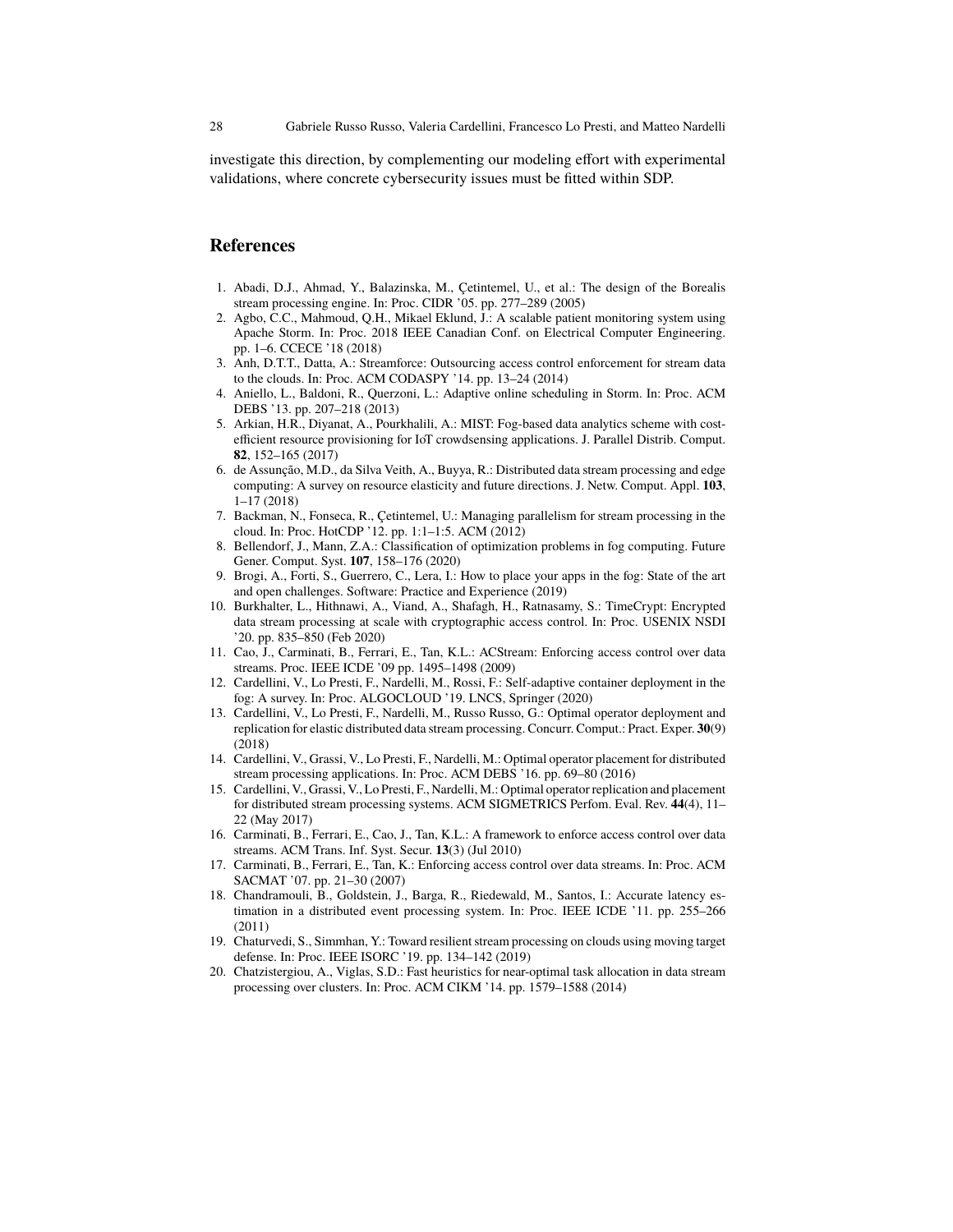Towards Security-aware Deployment of Data Streaming Applications 29

- 21. Eidenbenz, R., Locher, T.: Task allocation for distributed stream processing. In: Proc. IEEE INFOCOM '16 (2016)
- 22. Eskandari, L., Mair, J., Huang, Z., Eyers, D.: T3-Scheduler: A topology and traffic aware two-level scheduler for stream processing systems in a heterogeneous cluster. Future Gener. Comput. Syst. **89**, 617–632 (2018)
- 23. Fischer, L., Scharrenbach, T., Bernstein, A.: Scalable linked data stream processing via networkaware workload scheduling. In: Proc. 9th Int'l Workshop Scalable Semantic Web Knowledge Base Systems (2013)
- 24. Fisher, R., Hancke, G.: DTLS for lightweight secure data streaming in the Internet of Things. In: Proc. 2014 9th Int'l Conf. on P2P, Parallel, Grid, Cloud and Internet Computing. pp. 585–590 (Nov 2014)
- 25. Forti, S., Ferrari, G.L., Brogi, A.: Secure cloud-edge deployments, with trust. Future Gener. Comput. Syst. **102**, 775–788 (2020)
- 26. Gedik, B., Özsema, H., Öztürk, O.: Pipelined fission for stream programs with dynamic selectivity and partitioned state. J. Parallel Distrib. Comput. **96**, 106–120 (2016)
- 27. Ghaderi, J., Shakkottai, S., Srikant, R.: Scheduling storms and streams in the cloud. ACM Trans. Model. Perform. Eval. Comput. Syst. **1**(4), 14:1–14:28 (2016)
- 28. Ghosh, R., Simmhan, Y.: Distributed scheduling of event analytics across edge and cloud. ACM Trans. Cyber-Phys. Syst. **2**(4) (Jul 2018)
- 29. Gu, L., Zeng, D., Guo, S., Xiang, Y., Hu, J.: A general communication cost optimization framework for big data stream processing in geo-distributed data centers. IEEE Trans. Comput. **65**(1), 19–29 (2016)
- 30. Havet, A., Pires, R., Felber, P., Pasin, M., Rouvoy, R., Schiavoni, V.: SecureStreams: A reactive middleware framework for secure data stream processing. In: Proc. ACM DEBS '17. pp. 124–133 (2017)
- 31. Janßen, G., Verbitskiy, I., Renner, T., Thamsen, L.: Scheduling stream processing tasks on geo-distributed heterogeneous resources. In: Proc. IEEE Big Data '18. pp. 5159–5164 (2018)
- 32. Jiang, J., Zhang, Z., Cui, B., Tong, Y., Xu, N.: StroMAX: Partitioning-based scheduler for real-time stream processing system. In: Proc. DASFAA '17, pp. 269–288. Springer (2017)
- 33. Khare, S., Sun, H., Gascon-Samson, J., Zhang, K., Gokhale, A., Barve, Y., Bhattacharjee, A., Koutsoukos, X.: Linearize, predict and place: Minimizing the makespan for edge-based stream processing of directed acyclic graphs. In: Proc. ACM/IEEE SEC '19. pp. 1–14 (2019)
- 34. Lakshmanan, G.T., Li, Y., Strom, R.: Placement of replicated tasks for distributed stream processing systems. In: Proc. ACM DEBS '10. pp. 128–139 (2010)
- 35. Li, J., Deshpande, A., Khuller, S.: Minimizing communication cost in distributed multi-query processing. In: Proc. IEEE ICDE '09. pp. 772–783 (2009)
- 36. Li, T., Tang, J., Xu, J.: A predictive scheduling framework for fast and distributed stream data processing. In: Proc. 2015 IEEE Int'l Conf. on Big Data. pp. 333–338 (2015)
- 37. Lindner, W., Meier, J.: Securing the Borealis data stream engine. In: Proc. 10th Int'l Database Engineering and Applications Symp. pp. 137–147. IDEAS '06 (2006)
- 38. Loukopoulos, T., Tziritas, N., Koziri, M., Stamoulis, G., Khan, S.U.: A Pareto-efficient algorithm for data stream processing at network edges. In: Proc. IEEE CloudCom '18. pp. 159–162 (2018)
- 39. Luna Garcia, J., Langenberg, R., Suri, N.: Benchmarking cloud security level agreements using quantitative policy trees. In: Proc. 2012 ACM Workshop on Cloud Computing Security. pp. 103–112. CCSW '12 (2012)
- 40. Nardelli, M., Cardellini, V., Grassi, V., Lo Presti, F.: Efficient operator placement for distributed data stream processing applications. IEEE Trans. Parallel Distrib. Syst. **30**(8), 1753–1767 (2019)
- 41. Nehme, R.V., Lim, H., Bertino, E.: FENCE: continuous access control enforcement in dynamic data stream environments. In: Proc. IEEE ICDE '10. pp. 940–943 (2010)
- 42. Nehme, R.V., Rundensteiner, E.A., Bertino, E.: A security punctuation framework for enforcing access control on streaming data. In: Proc. IEEE ICDE '08. pp. 406–415 (2008)
- 43. Ng, W.S., Wu, H., Wu, W., Xiang, S., Tan, K.: Privacy preservation in streaming data collection. In: Proc. IEEE ICPADS '12. pp. 810–815 (Dec 2012)